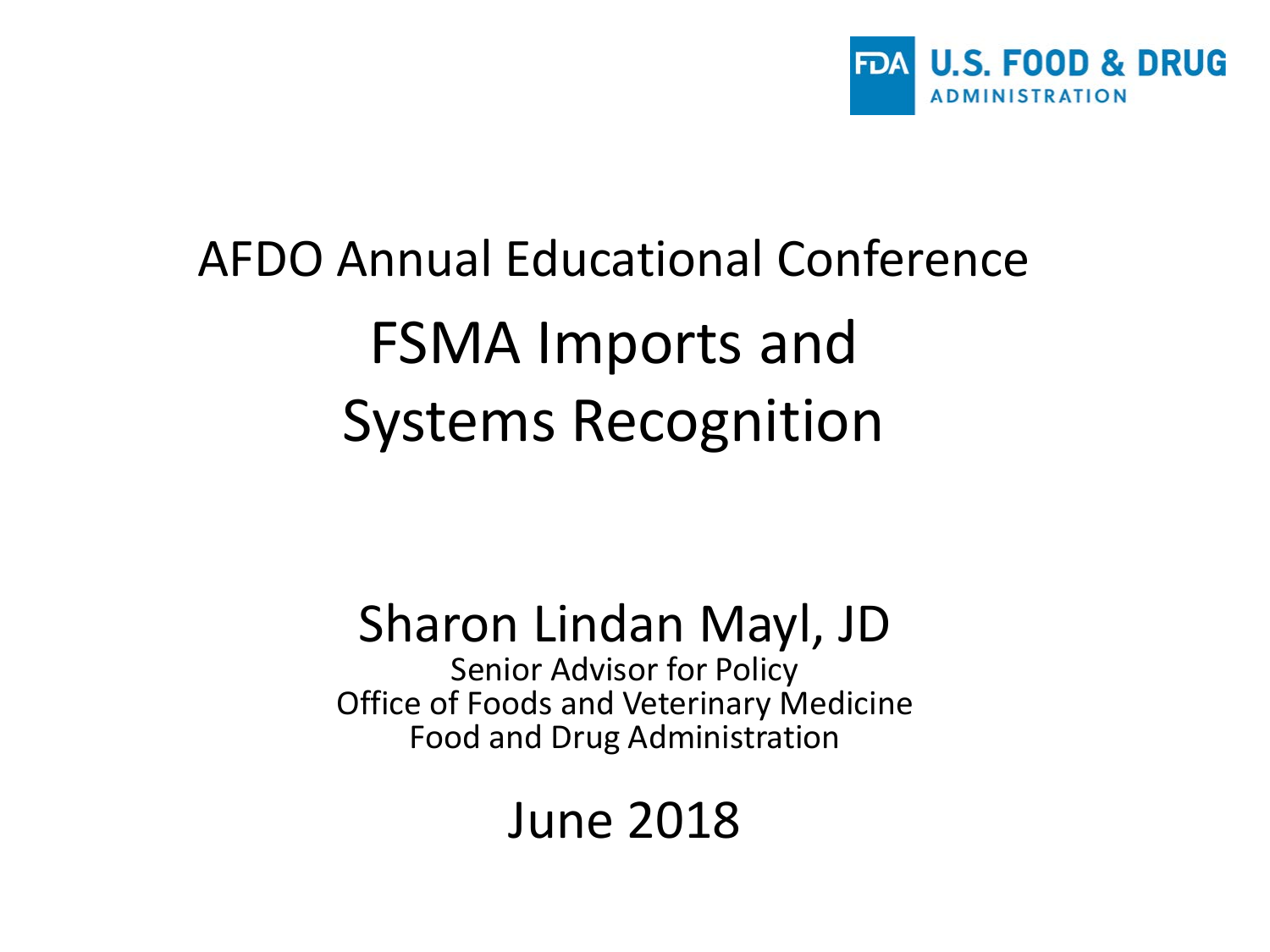

#### FSMA Import Provisions

- **Sec. 301. Foreign Supplier Verification Program (Sec. 805 of FD&C Act)**
- **Sec. 302. Voluntary Qualified Importer program (Sec. 806 of FD&C Act)**
- Sec. 303. Certification for Food Imports (Sec. 801(q) of FD&C Act)
- Sec. 304. Prior notice of imported food shipments (Sec. 801(m)(1) of FD&C Act)
- Sec. 305. Capacity building
- Sec. 306. Inspection of foreign food facilities (Sec. 807 of FD&C Act)
- **Sec. 307. Accreditation of third-party auditors (Sec. 808 of FD&C Act)**
- Sec. 308. Foreign Offices of the Food and Drug Administration.
- Sec. 309. Smuggled Food
- Sec. 404. Compliance with International Agreements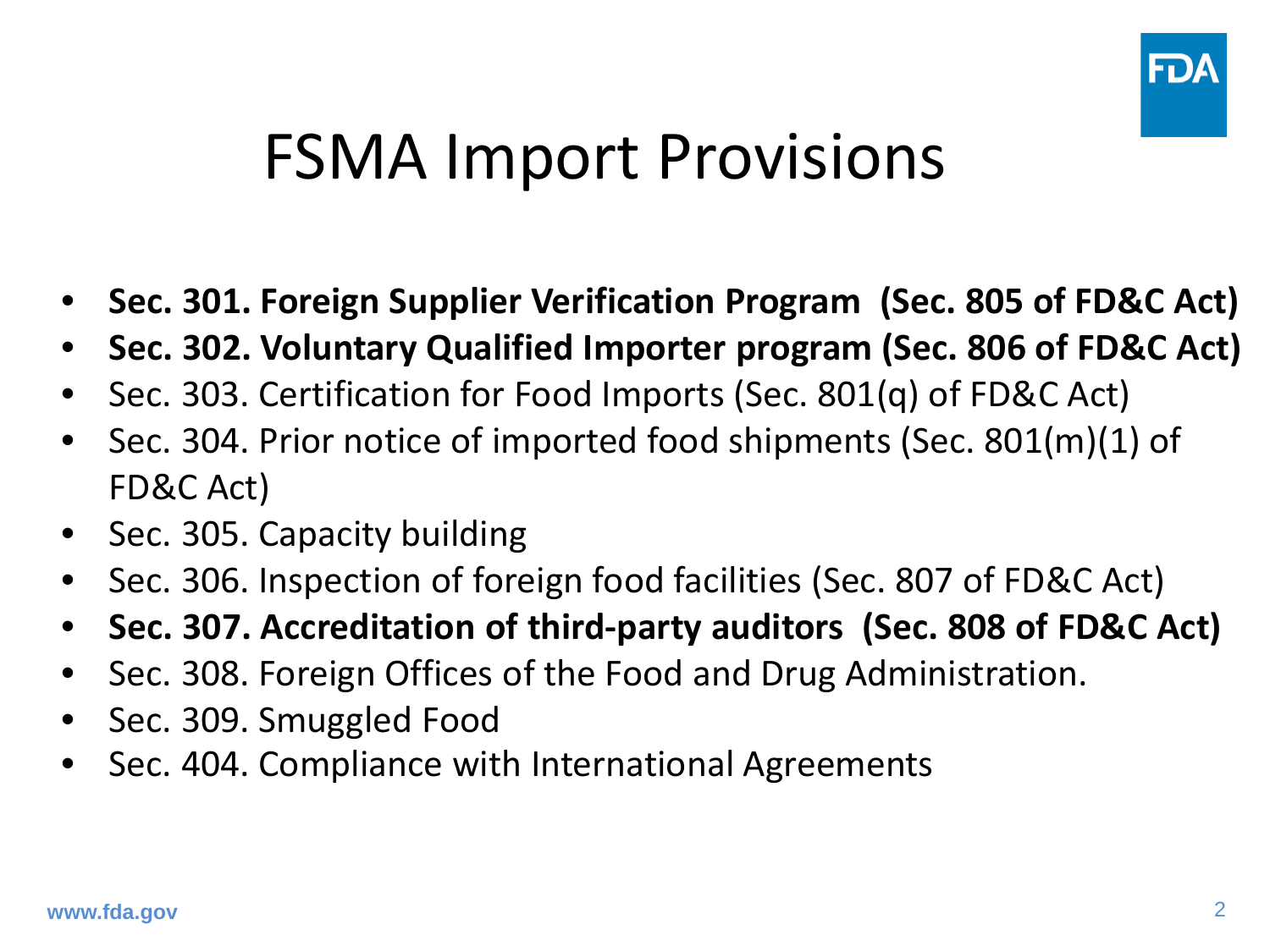

#### FSMA Implementation

"*A Continuum"*

- Phase 1: Set Standards – Develop regulations, guidance, policy
- Phase 2: Design Strategies to Promote and Oversee Industry Compliance – Identify performance metrics to measure success
- Phase 3: Implement, Monitor, Evaluate, Refresh
	- Transition strategies and performance metrics from design to operational, then evaluate success and make needed changes.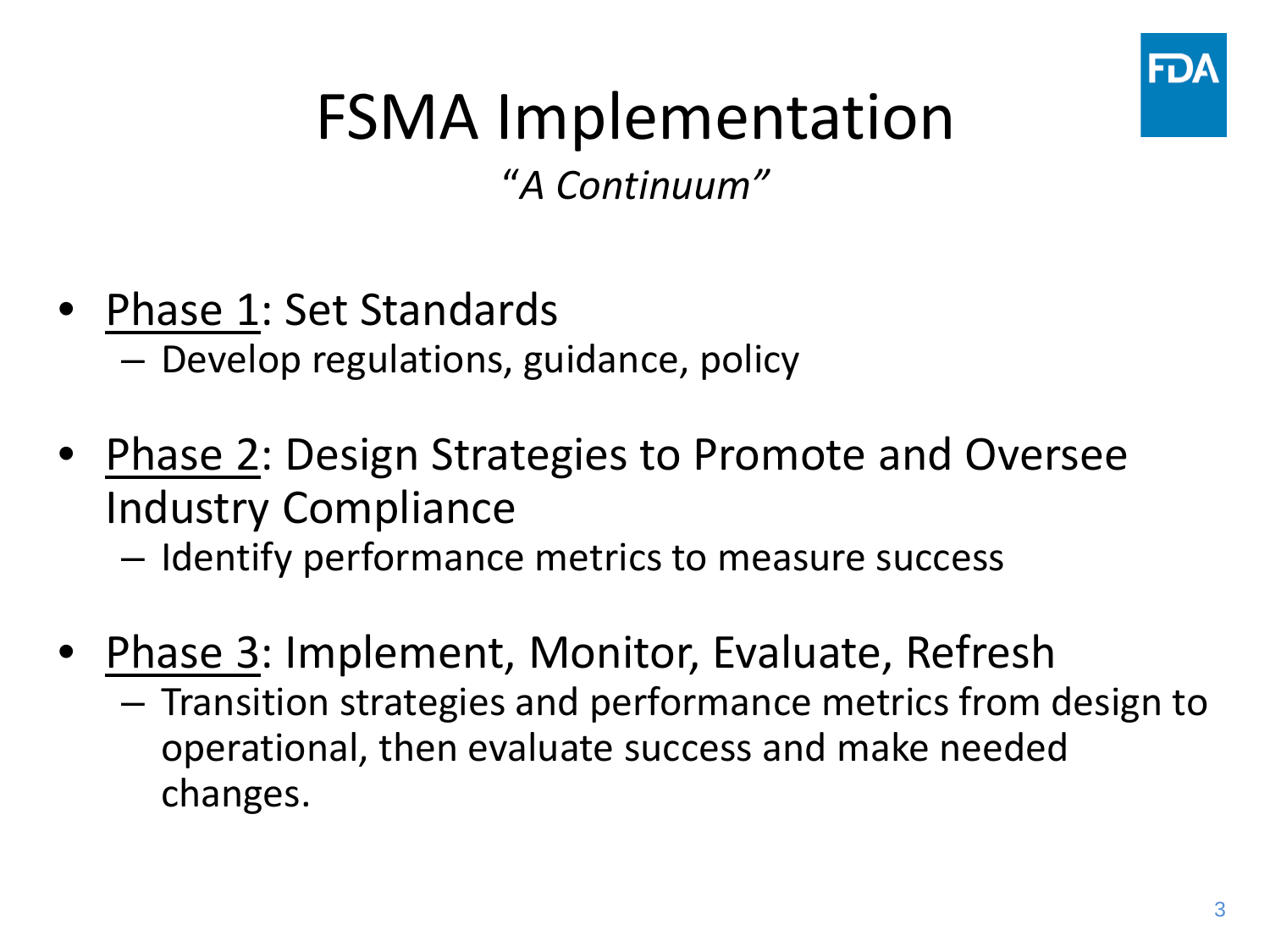

#### Foreign Supplier Verification Program (FSVP)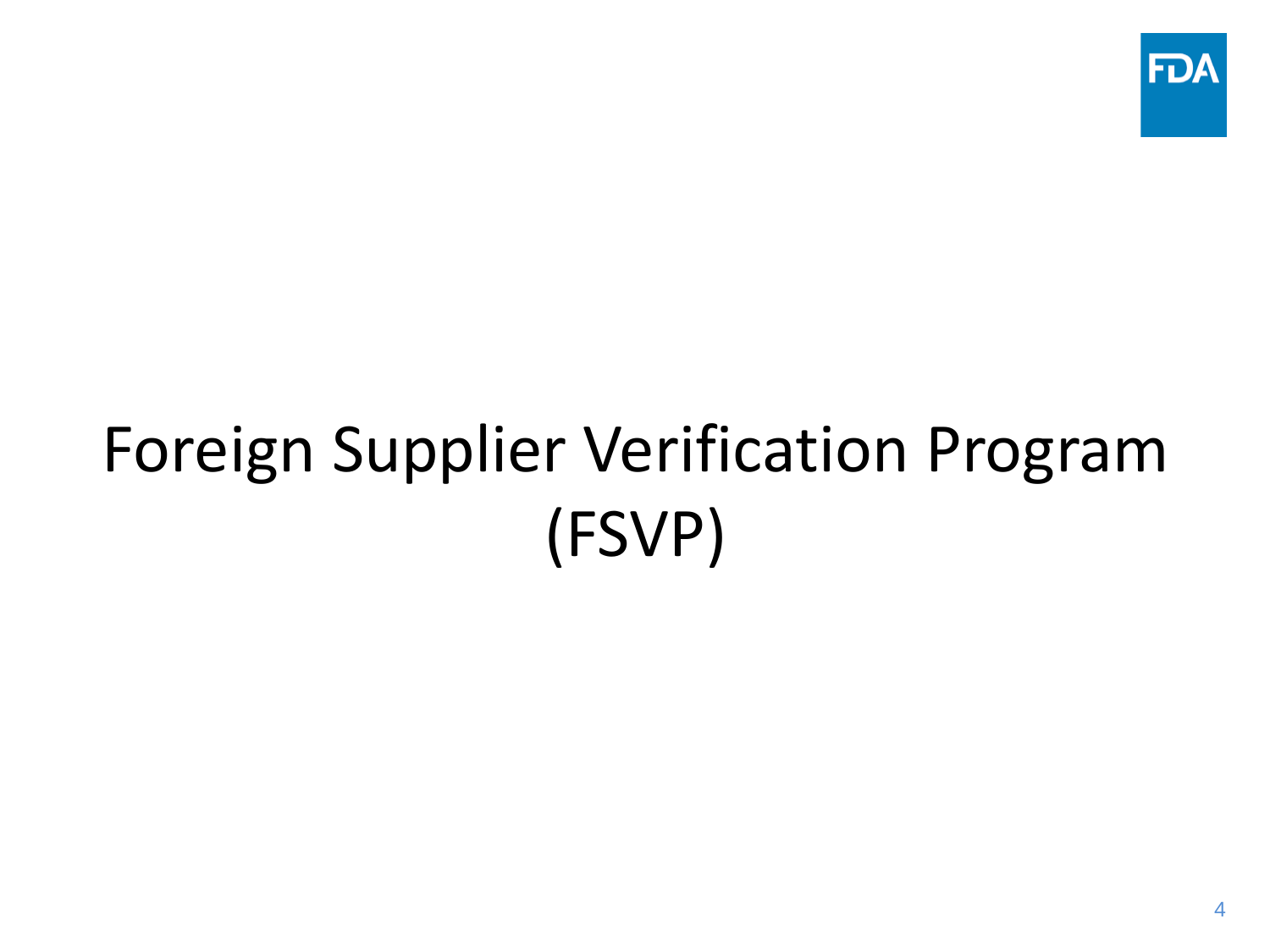

# Key Principles of FSVP Rule

- Requires importers to share responsibility for ensuring safety of imported food
- Risk-based (according to types of hazards, importers, and suppliers)
- Flexibility in meeting requirements (assessing activities conducted by others)
- Alignment with supply-chain provisions of the Preventive Controls rules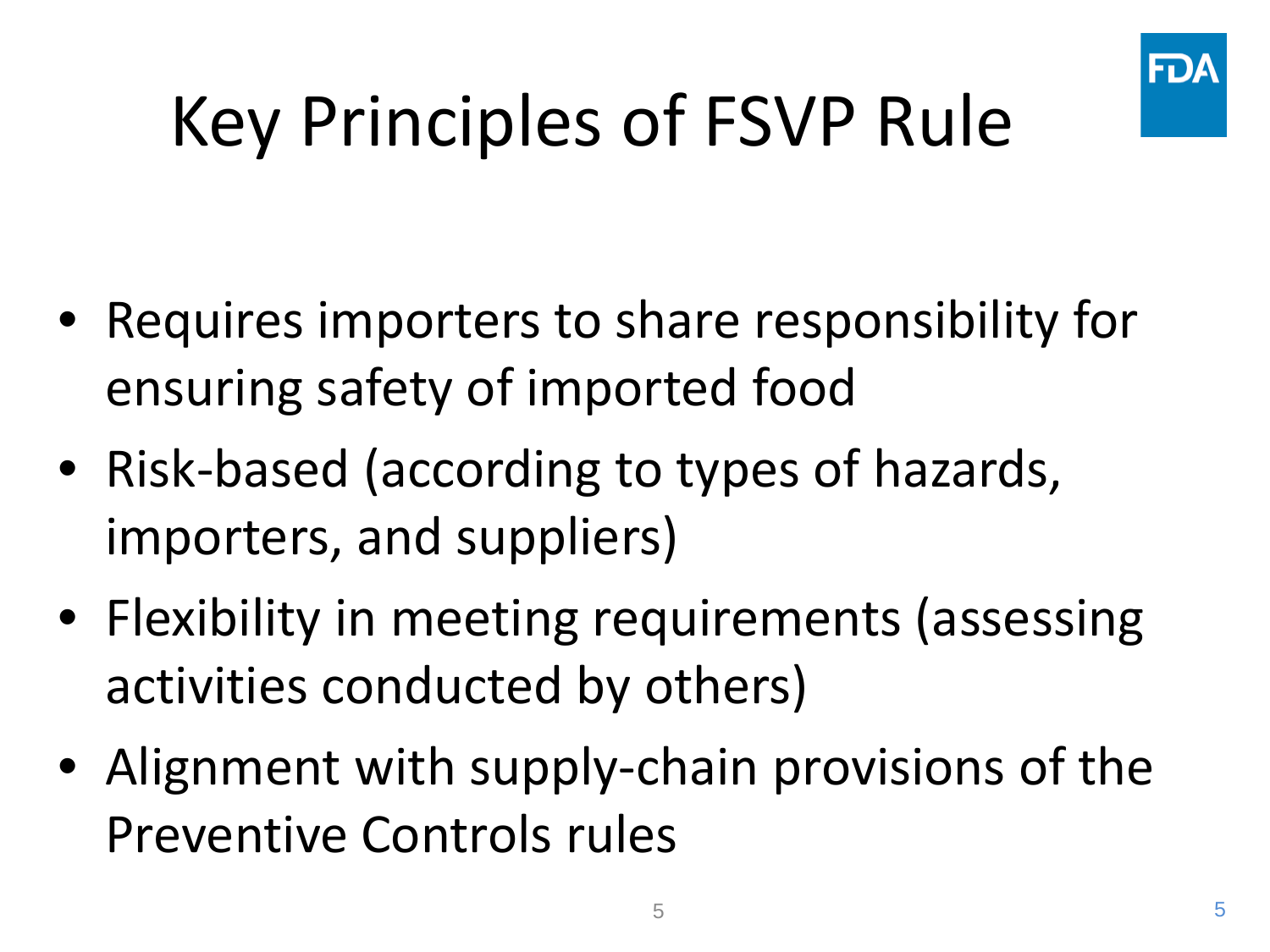

## Purpose of FSVPs

- To provide adequate assurances that:
	- Foreign suppliers produce food using processes and procedures providing same level of public health protection as FSMA preventive controls or produce safety provisions
	- Food is not adulterated or misbranded (as to allergen labeling)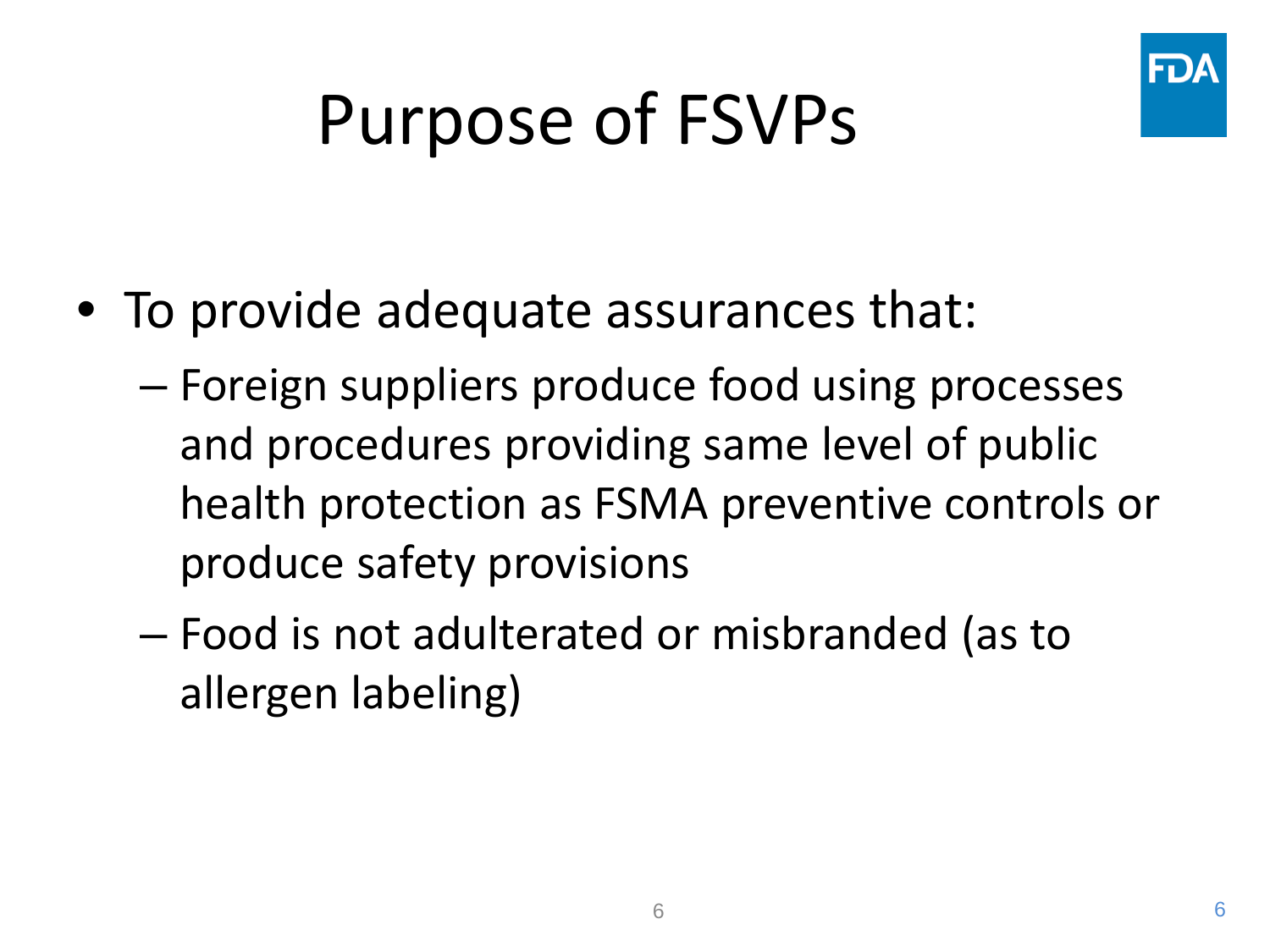

### Who Must Comply?

- "Importer" is U.S. owner or consignee of a food at time of U.S. entry
- If no U.S. owner or consignee at entry, importer is U.S. agent or representative of the foreign owner or consignee, as confirmed in signed statement of consent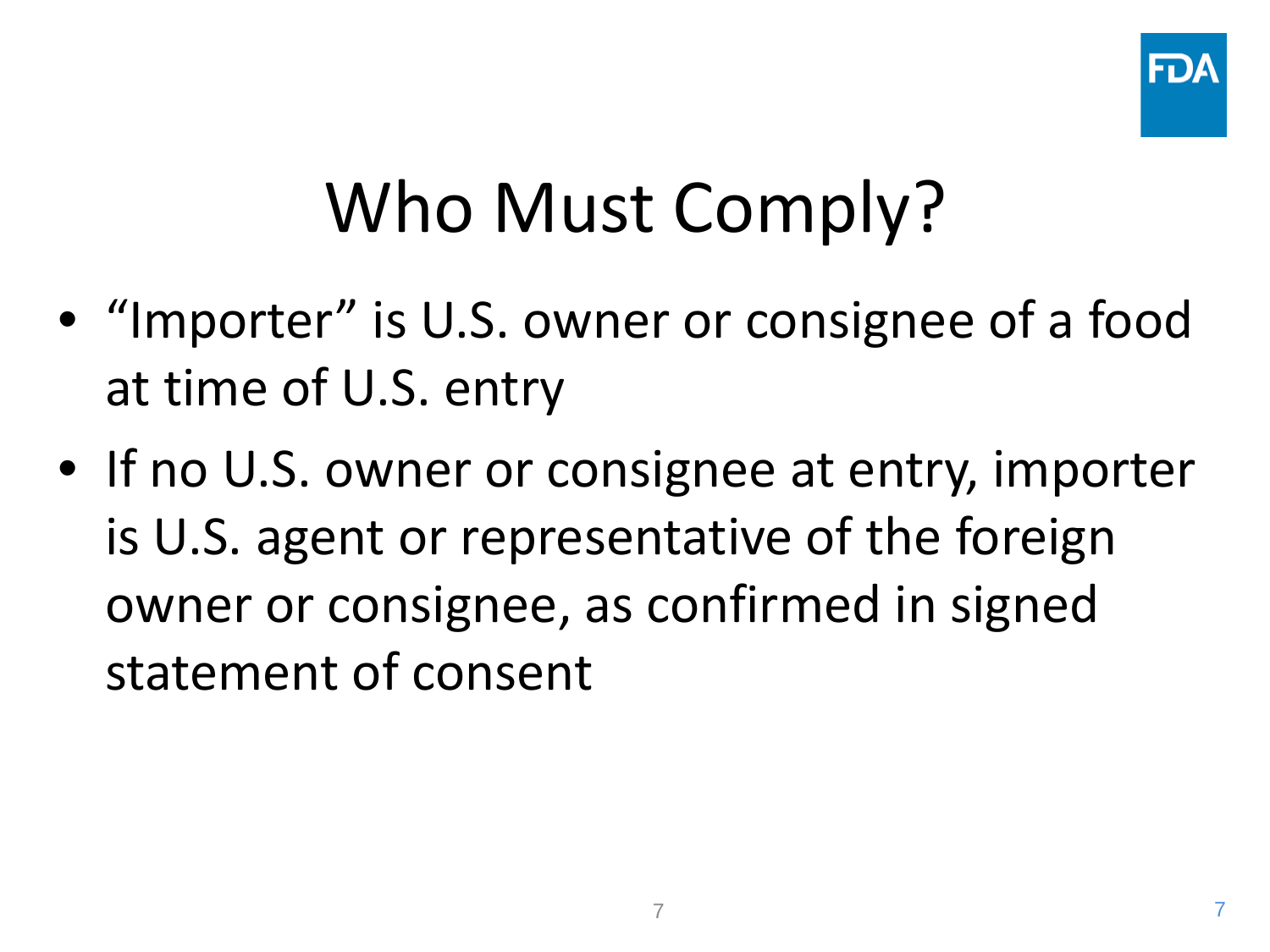

### Who Is the Foreign Supplier?

• The foreign supplier of a food is the establishment that manufactures/processes the food, raises the animal, or grows the food that is exported to the United States without further manufacturing/processing by another establishment, except for further manufacturing/processing that consists solely of the addition of labeling or any similar activity of a de minimis nature.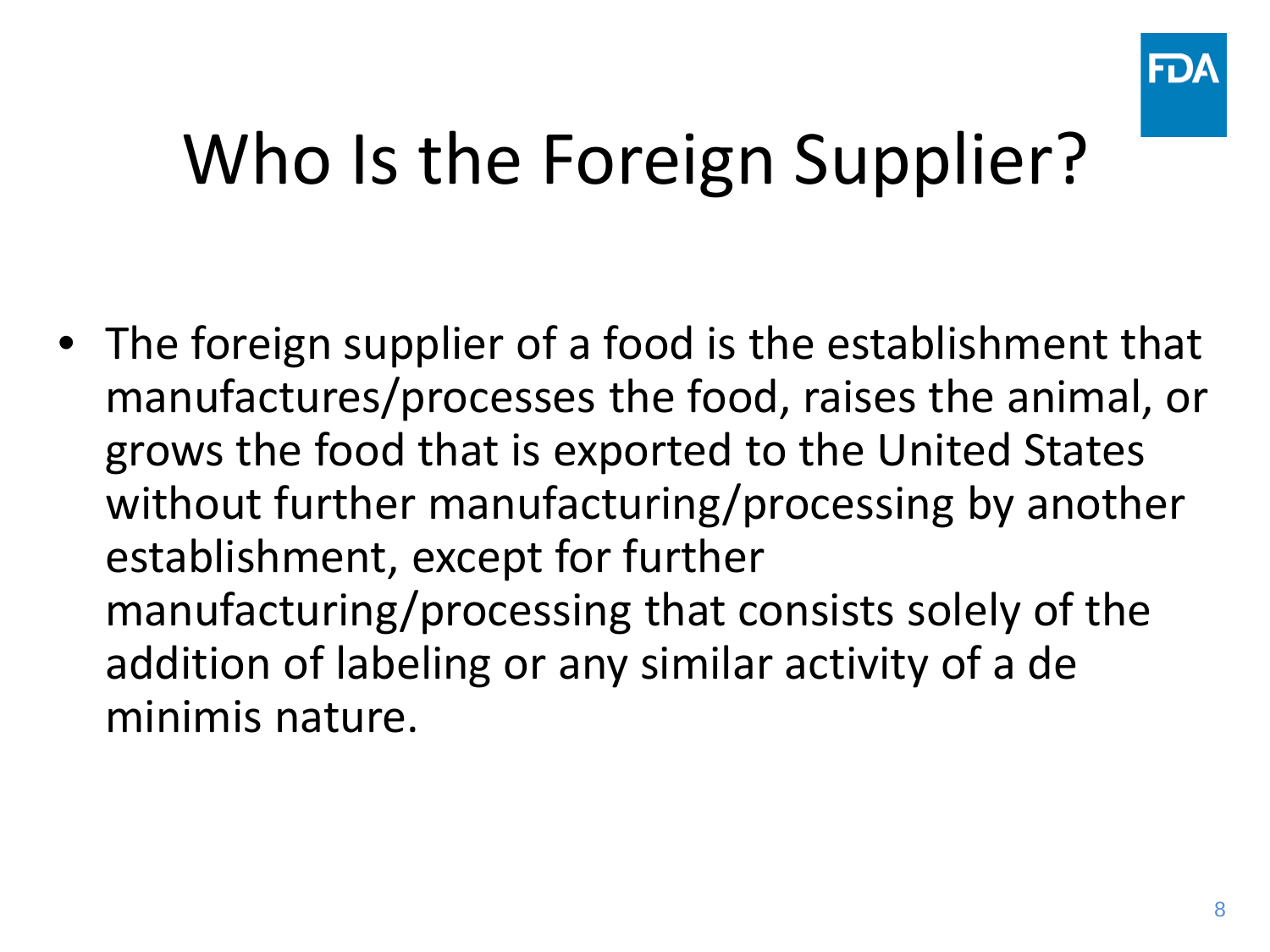

## Exemptions from FSVP

- Firms subject to juice or seafood HACCP regulations
- Food for research or evaluation
- Food for personal consumption
- Alcoholic beverages and ingredients (when importer uses them to make an alcoholic beverage)
- Food transshipped through U.S.
- Food imported for processing and export
- "U.S. food returned"
- Meat, poultry, and egg products subject to USDA regulation at time of importation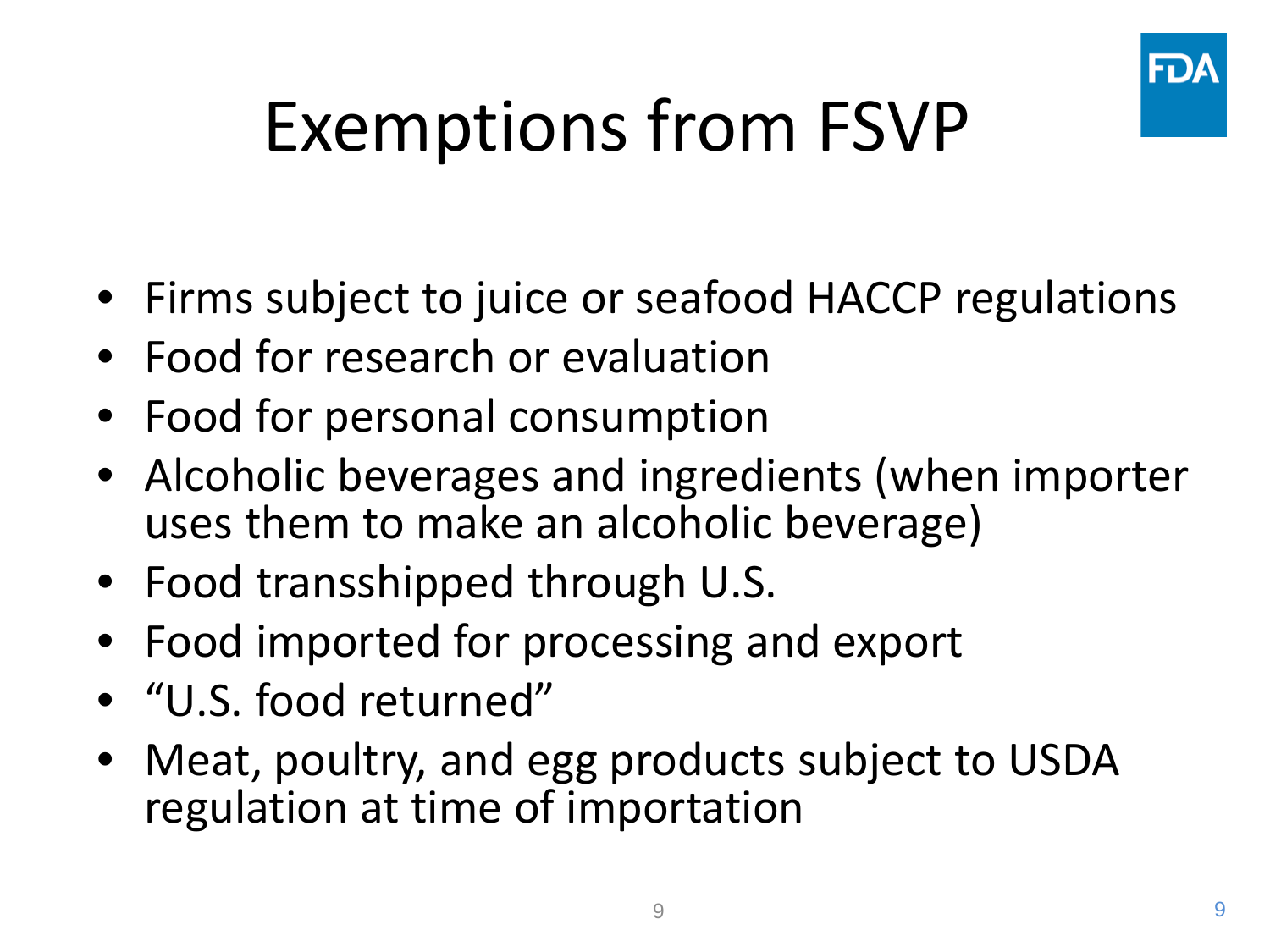

#### FSVP Compliance Dates

- Importers will be required to comply with FSVP no earlier than 18 months after issuance of final rule (i.e., May 30, 2017)
- If foreign supplier is subject to preventive controls or produce safety regulations, importer must comply with FSVP 6 months after supplier must comply with the relevant regulations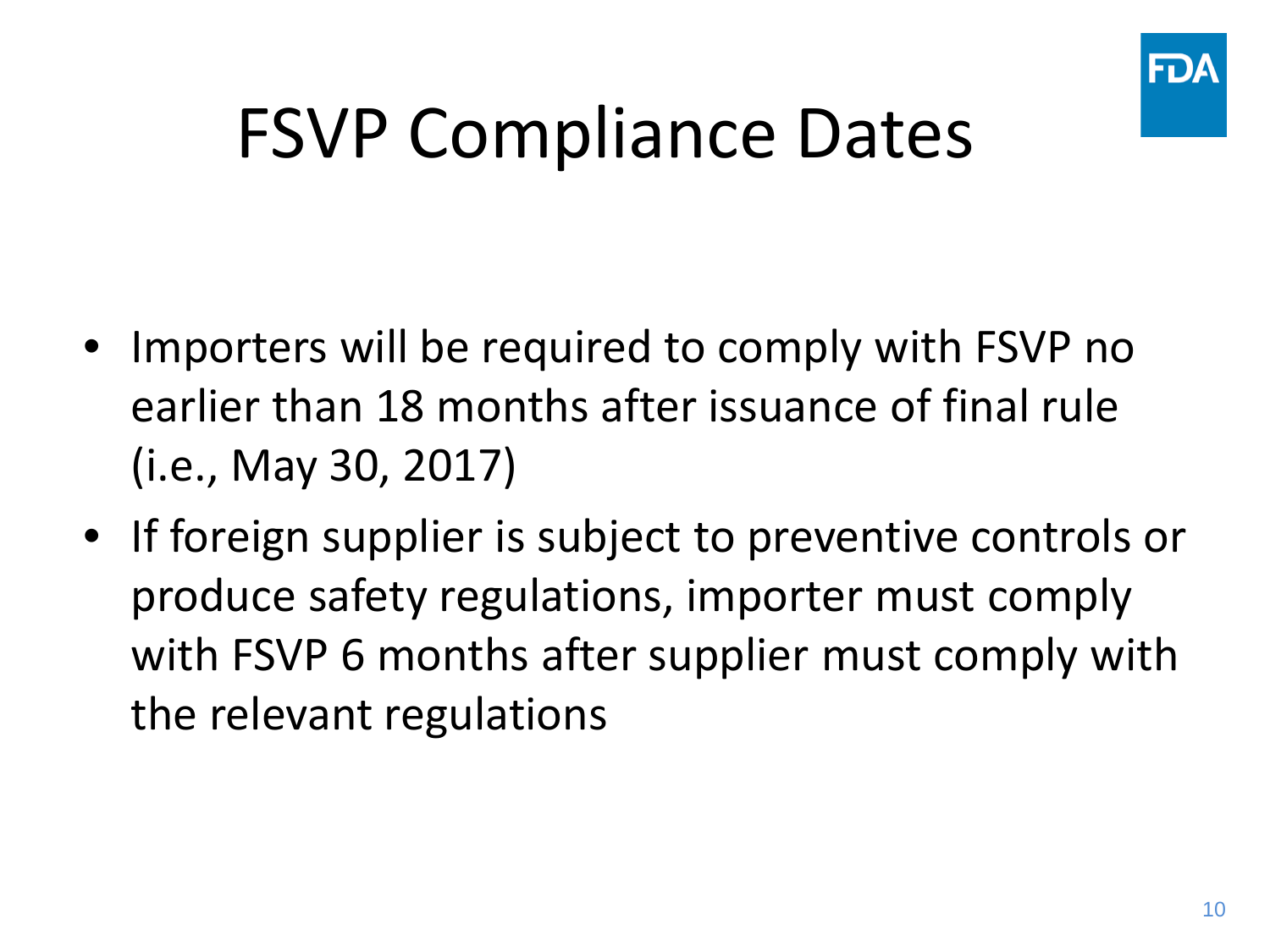# FSVP Enforcement Discretion



- FDA issued several guidance documents granting enforcement discretion for certain provisions of the FSVP rule:
	- Written assurance requirements in the FSVP, PC Human, PC Animal, and Produce rules
	- FSVP requirements for importers of food contact substances
	- FSVP requirements for importers of grain Raw Agricultural Commodities
	- FSVP requirements for importers of live animals that must be slaughtered and processed at establishments regulated by USDA and subject to HACCP requirements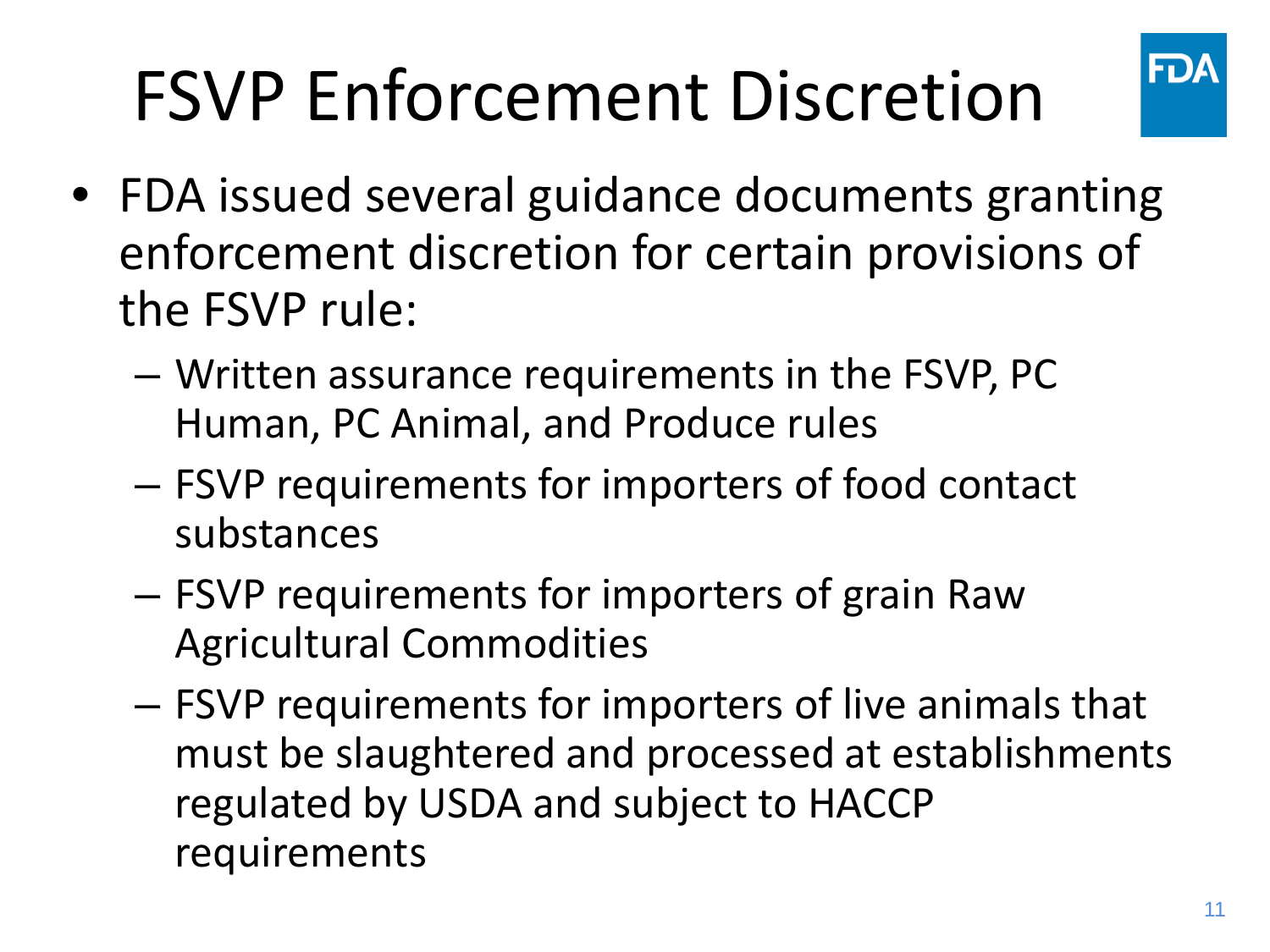#### FSVP

- Key requirements:
	- Hazard analysis
	- Evaluation of Food and Foreign Supplier
	- Verification activities
	- Corrective actions
	- Importer identification at entry
	- Recordkeeping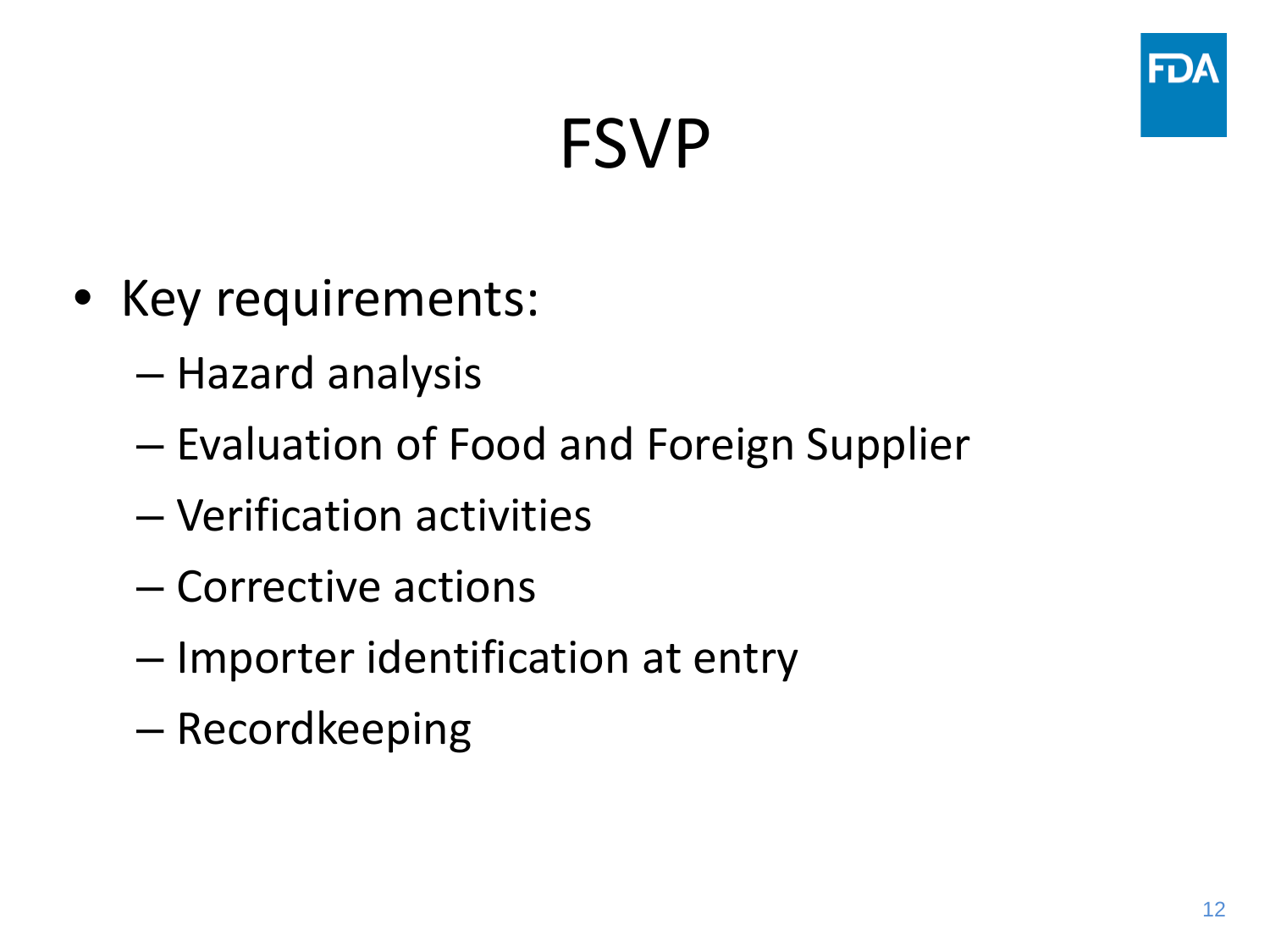

# Modified FSVP Requirements

- Hazards are being controlled after entry into the U.S.
- Dietary supplements
- Very small importers and importers of food from certain small foreign suppliers
- Certain food from suppliers in countries with comparable or equivalent food safety systems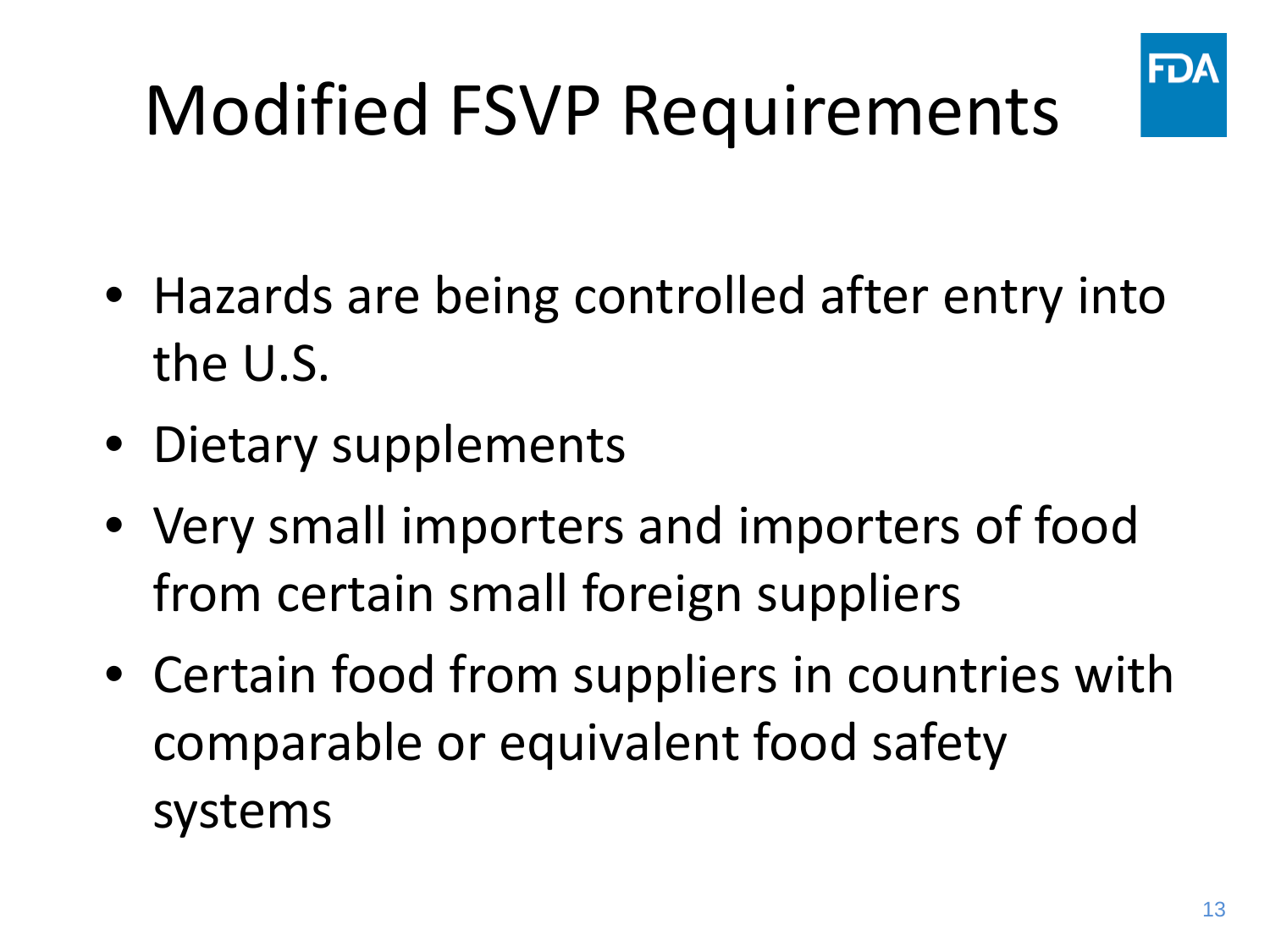

#### Importers Who Are Subject to the Preventive Controls Regulations

- Importers who are subject to the PC regulations are deemed in compliance with most of the FSVP requirements when they:
	- Comply with PC supply-chain provisions
	- Implement preventive controls under PC regulation for hazards in food they import
	- Are not required to implement a preventive control under certain PC provisions
- Will still need to identify themselves at entry under FSVP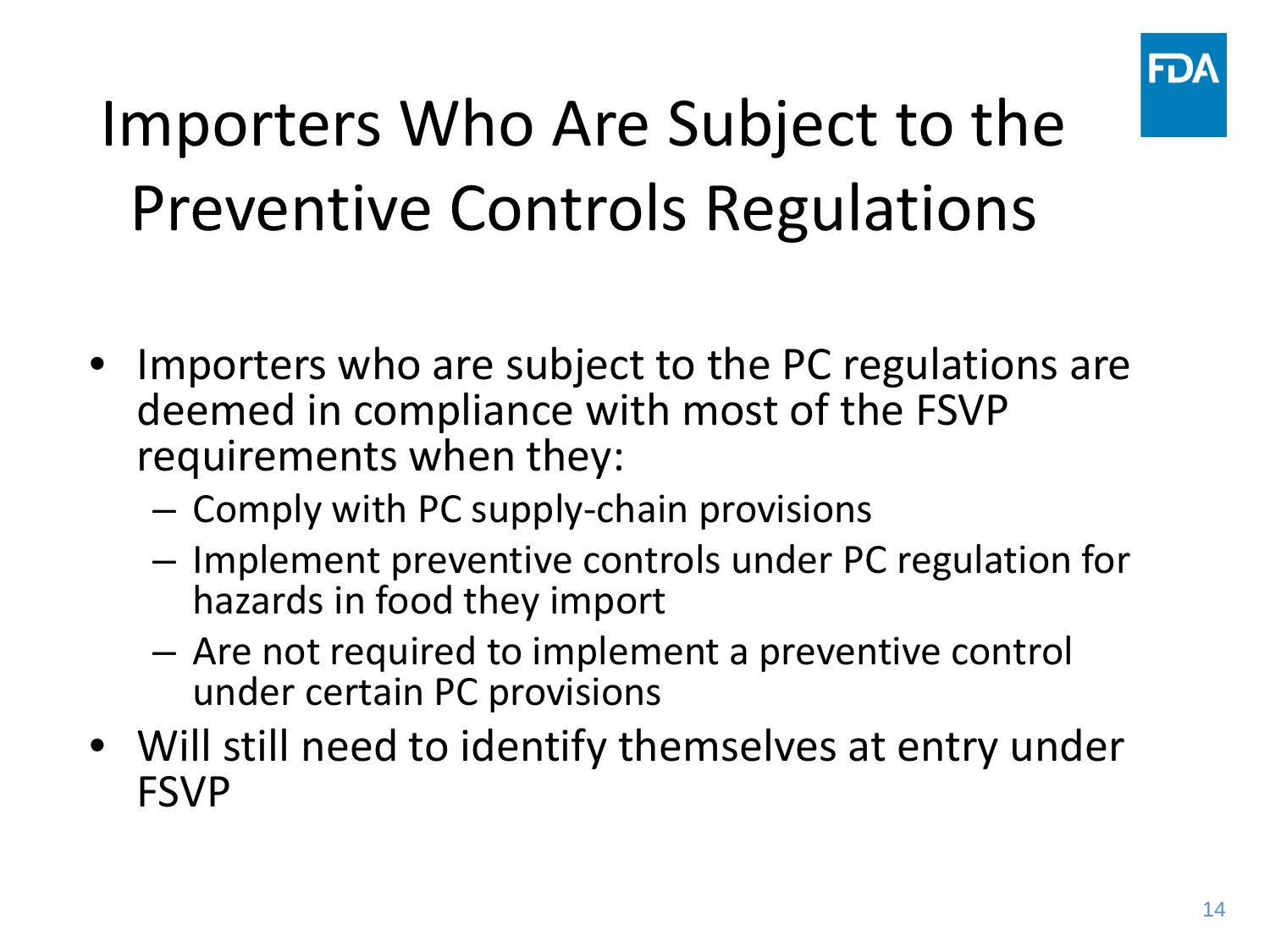## Phase 2:



## Key Implementation Principles

- Goal of FSMA is to move food safety system from a reactive to a **preventive** mode.
- FSMA's success depends on bringing about high rates of **compliance**.
- FDA is **committed** to educating before and while we regulate.
- FDA will **engage and communicate** to international community that is consistent with domestic efforts.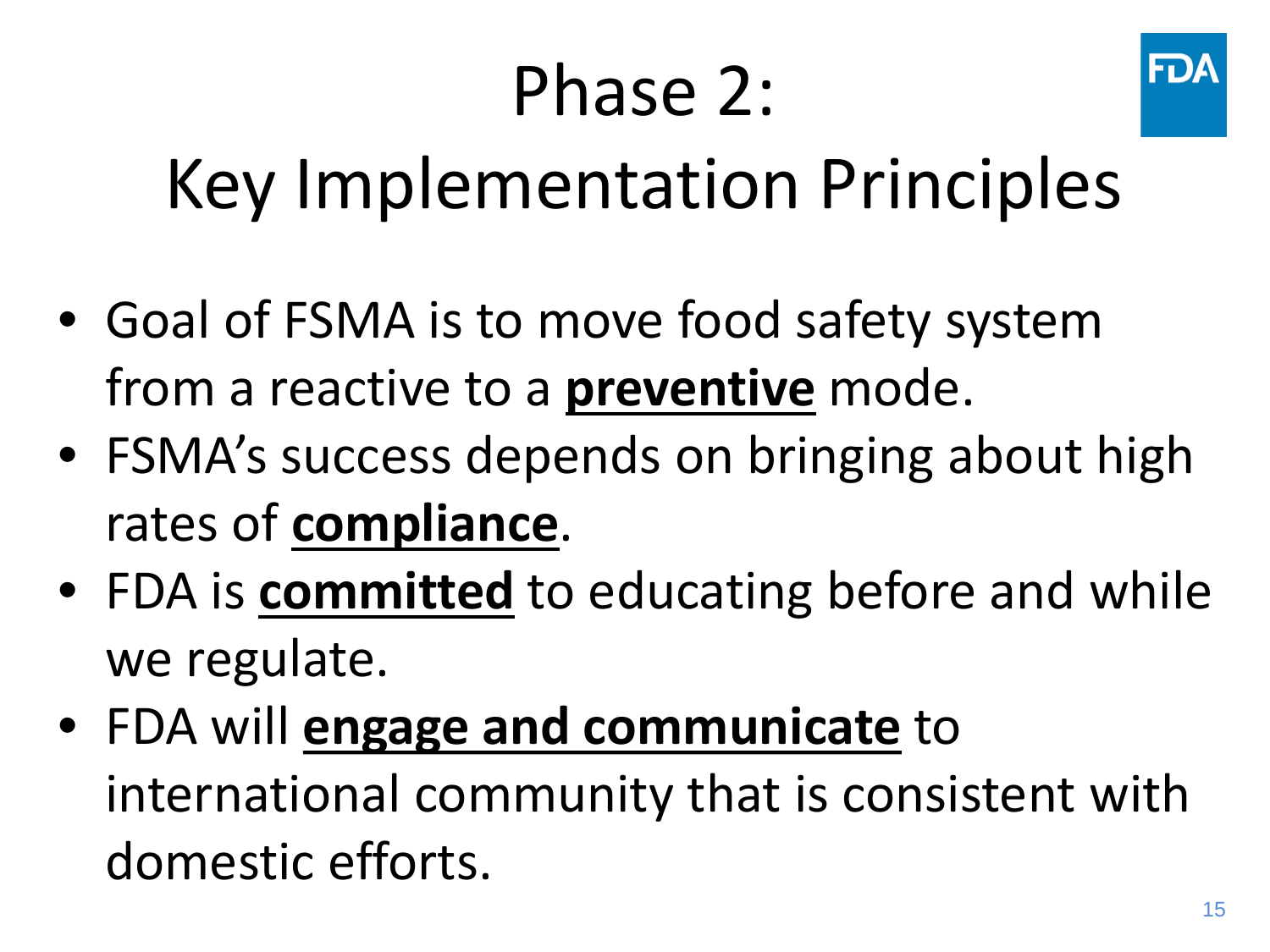

# Education, Outreach, and Technical Assistance for Industry

- Facilitate industry compliance with prevention oriented standards through guidance, developing tools/resources for education, outreach and technical assistance
	- − Website
	- − Guidance Documents
	- − Alliances
	- − Technical Assistance Networks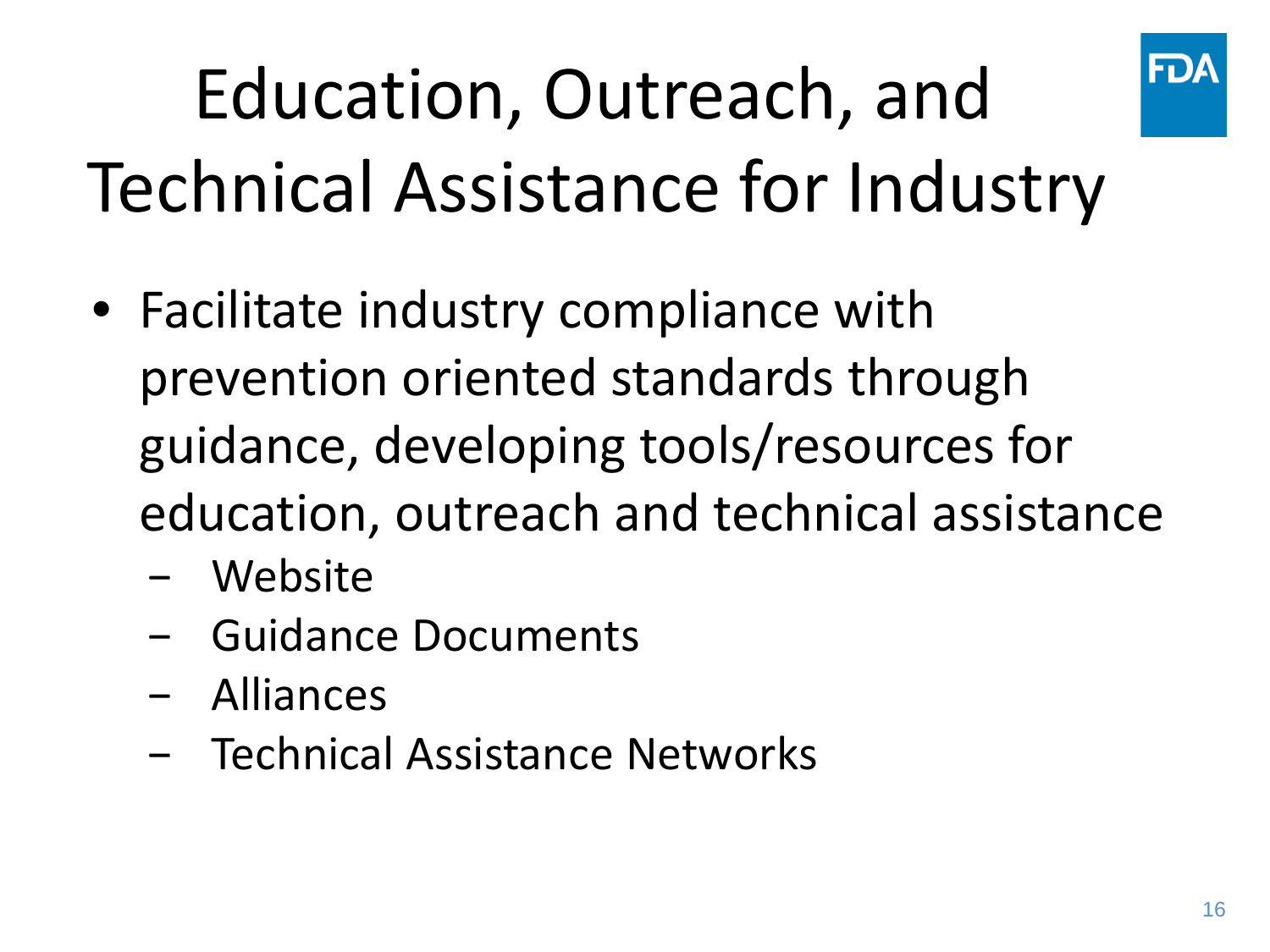

## FSVP Guidance Documents

- Compliance Guide: Draft Published 1/18
- Small Entity Compliance Guide: Published 1/18
- Recognition of Acceptable UFI: Published 3/17
- Compliance with UFI: Published 5/17
- Considerations for Determining Whether A Measure Provides the Same Level of Public Health Protection: Draft Published 1/18 (also relevant to PC and Produce rules)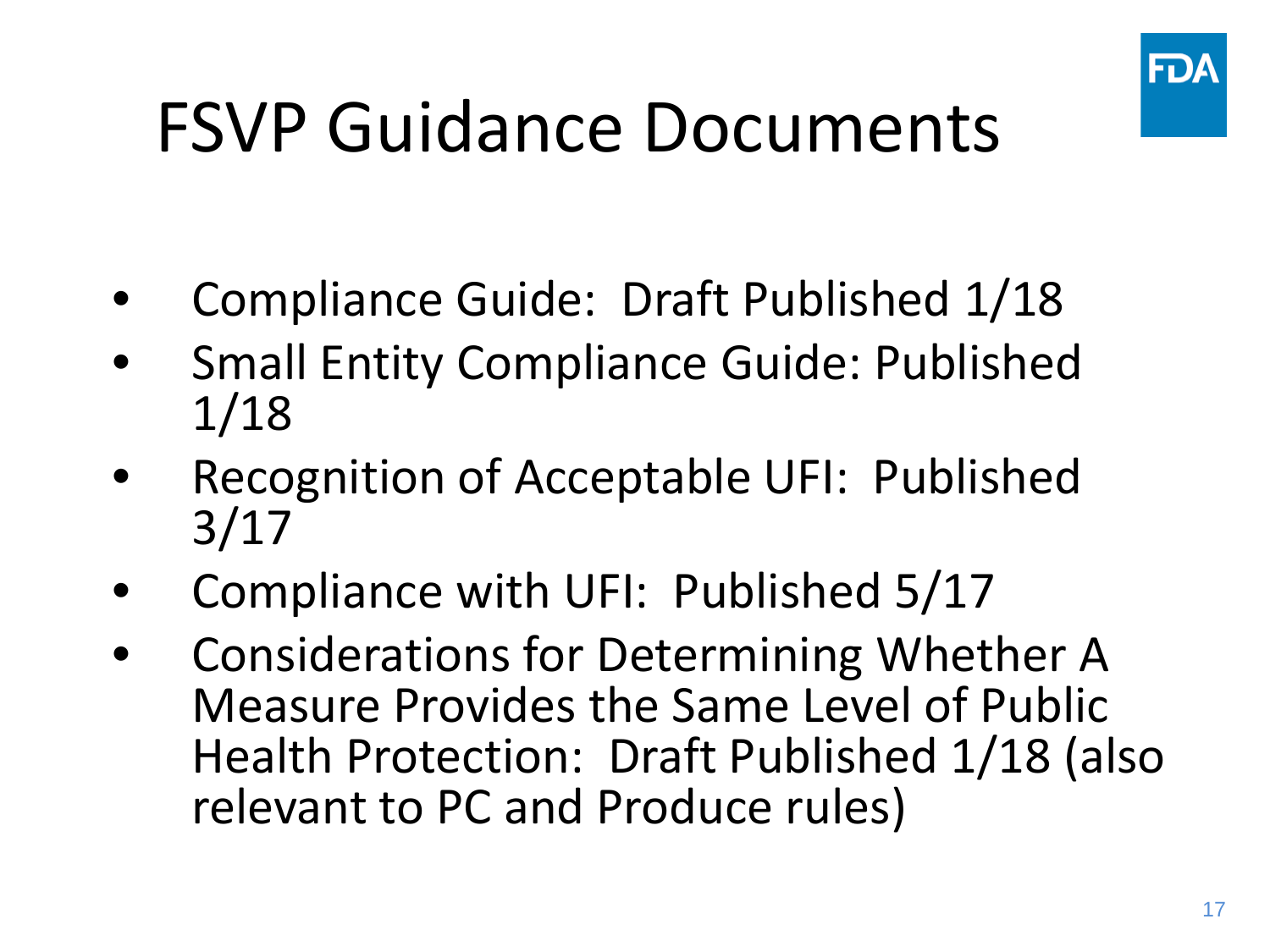

## FSVP Industry Training - Alliance

- Food Safety Preventive Controls Alliance (FSPCA)
	- Curriculum to train importers subject to the FSVP rule
	- Released updated version 1.1
- Modules for the Preventive Controls and Produce Safety Curricula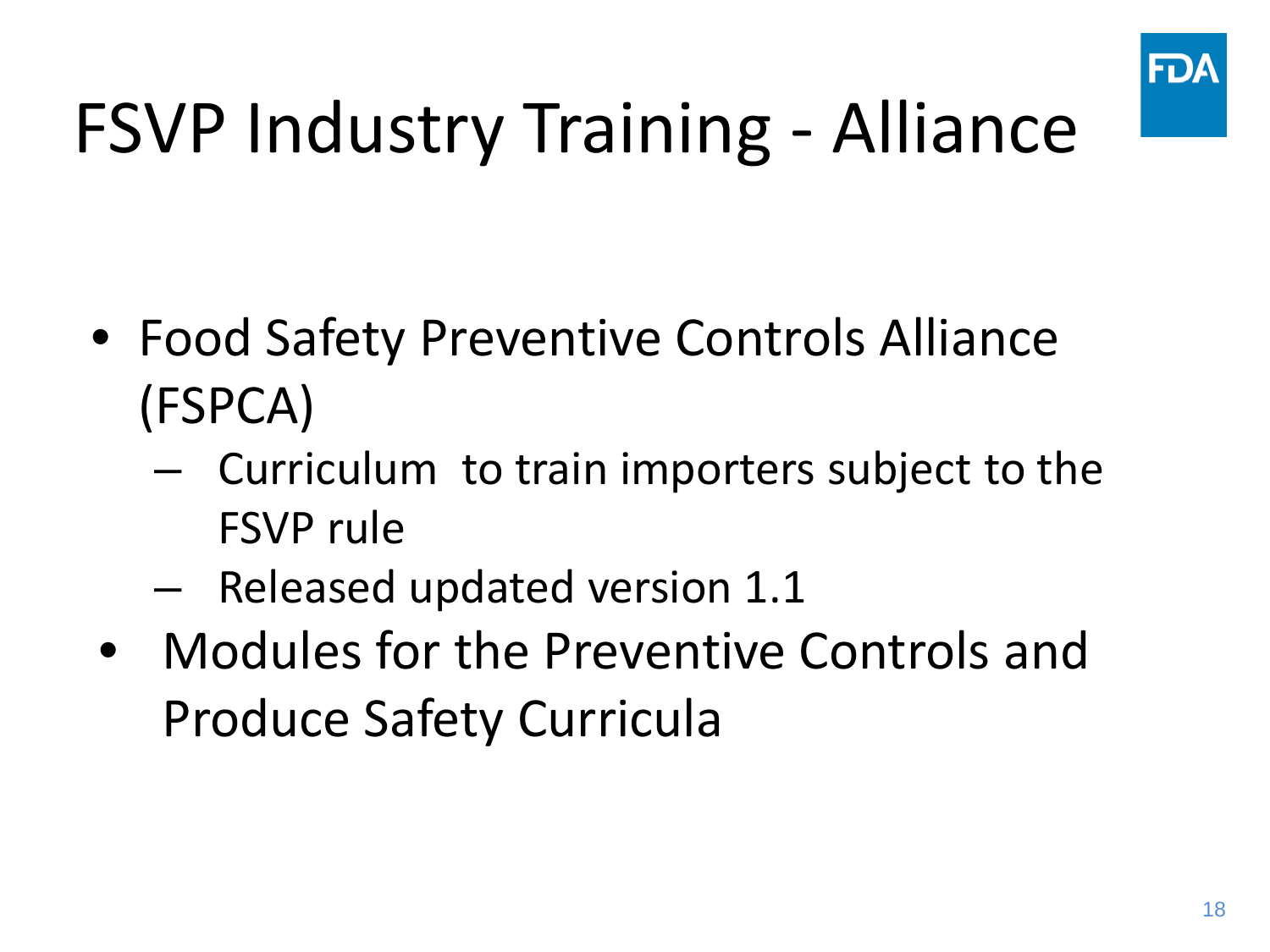

## FDA Industry TAN

- Established an FDA FSMA Technical Assistance Network (TAN) to provide central, consistent, sources of outreach and technical assistance
- Launched on September 10, 2015
	- Provide technical assistance to industry, academia, and consumers regarding FSMA
	- Address questions related to FSMA rules, programs, and implementation
	- Submit inquiries via the web form or by mail
	- To submit a question about FSMA, visit www.fda.gov/fsma and go to "Training and Technical Assistance" menu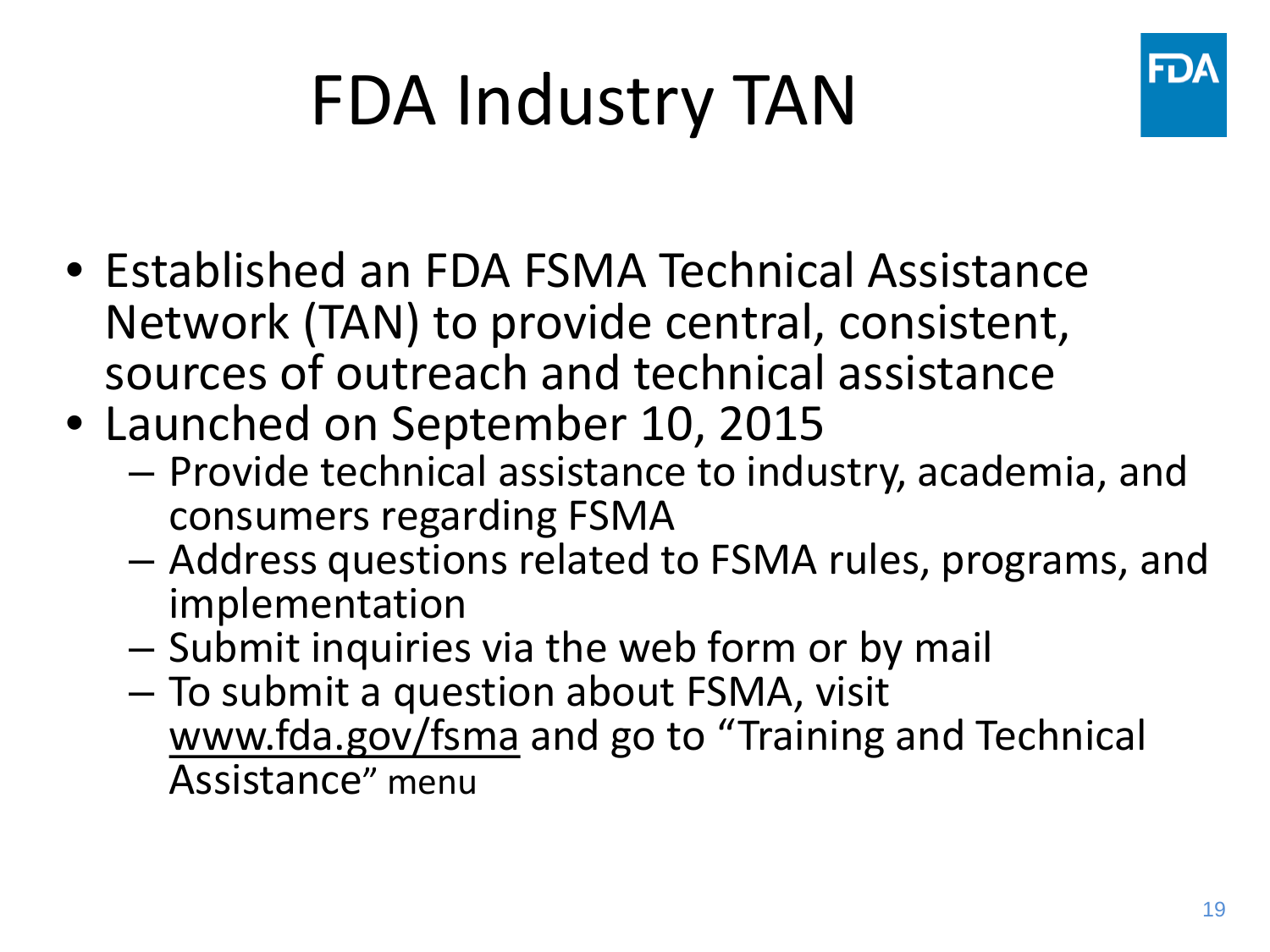#### FDA Industry TAN







The Technical Assistance Network (TAN) is a central source of information for questions related to the FSMA rules, programs, and implementation strategies.

#### **Have a FSMA Question? Start Here.**

The Technical Assistance Network staff has compiled answers to common FSMA TAN questions. In addition, the complete set of frequently asked questions on FSMA contains answers to questions on specific provisions of the rule.

#### **Submit Your Question**

Didn't find your question above? Please submit your question to TAN for assistance.

#### **Mail Your Question**

If you prefer to mail in your question, please send it to the address below: Food and Drug Administration 5001 Campus Drive Wiley Building, HFS-009 Attn: FSMA Outreach College Park, MD 20740

Note: For Food Safety Preventive Controls Alliance (FSPCA) training and scientific/technical questions, please contact the FSPCA Technical Assistance Network using their web form at http://www.iit.edu/ifsh/alliance.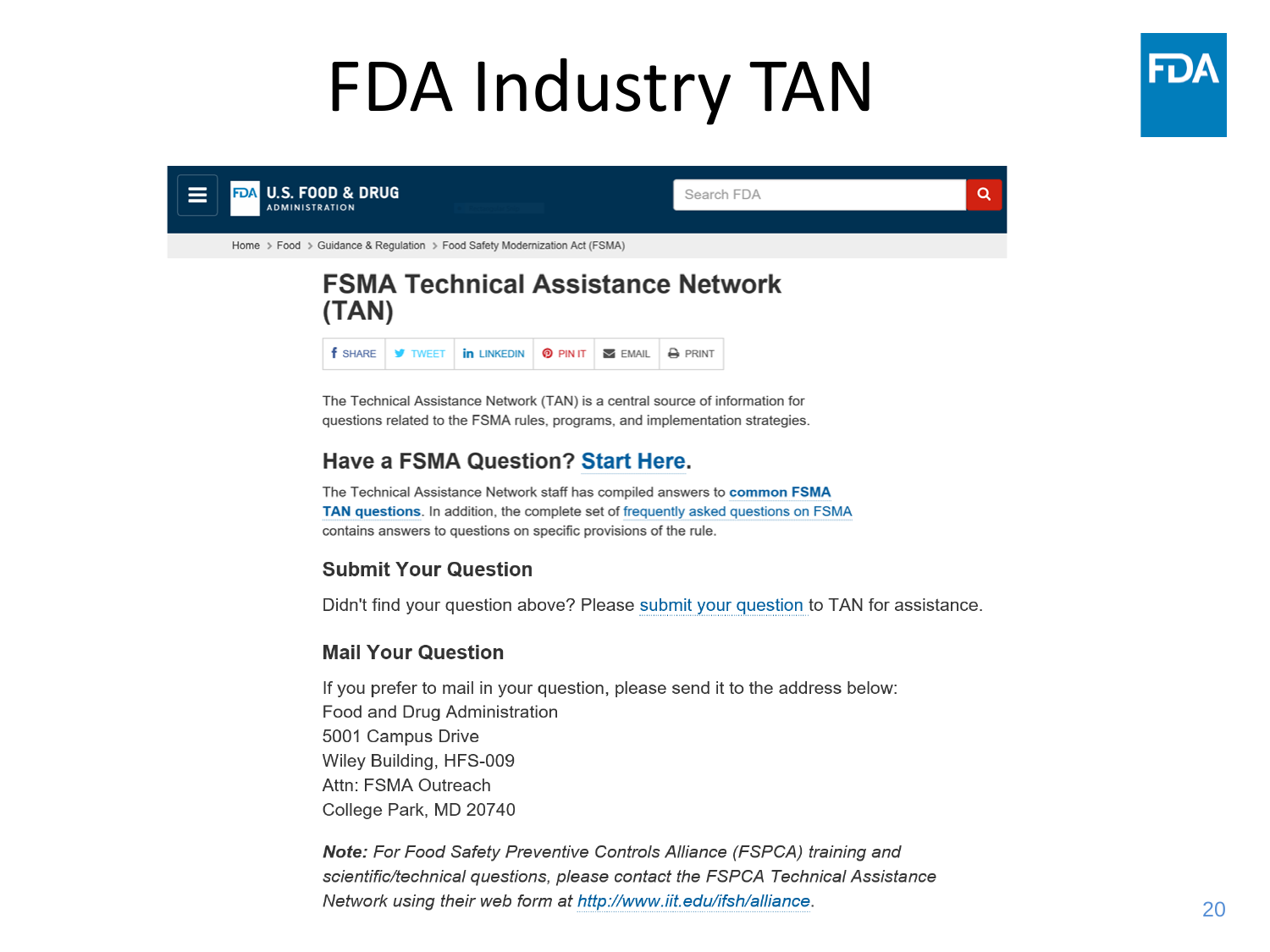

## Regulator Training

- Invest in regulator training/continuing education, on-going calibration of regulators to promote consistent inspections and decision making
- FDA Food Safety Staff are expected to participate in:
	- FSMA Rule Readiness Webinar Series and FSMA Chats
	- Alliance courses with industry and state counterparts
	- FSVP Regulator Training Curriculum
	- Mentors and Regulator TAN
	- Focus on "Systems Thinking"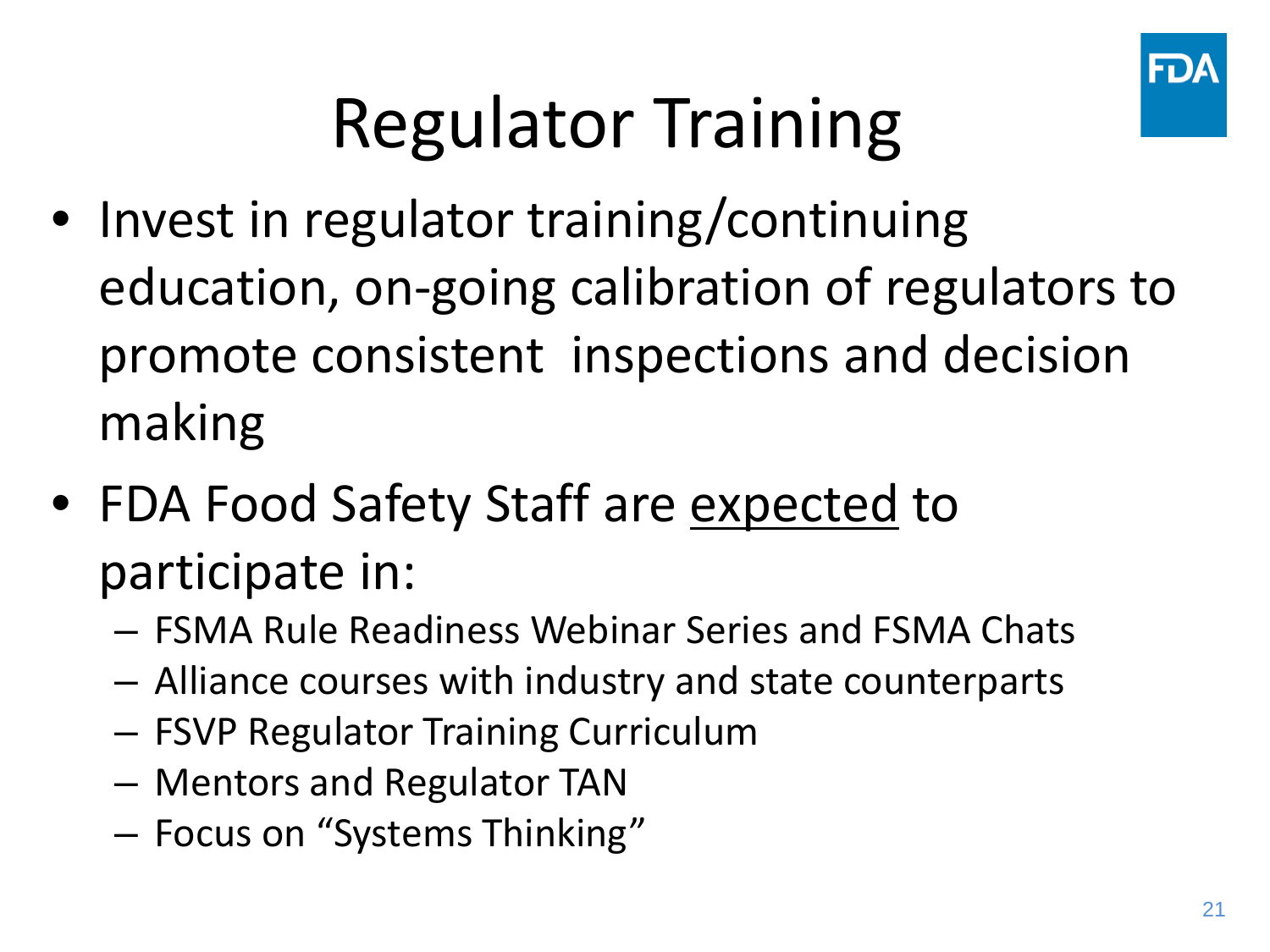

## FSVP Inspection Program

- Initiated June 2017
- Preannounced
- Evaluating FSVP importer's compliance with the FSVP requirements
- Consistent with PC inspections for supply chain provisions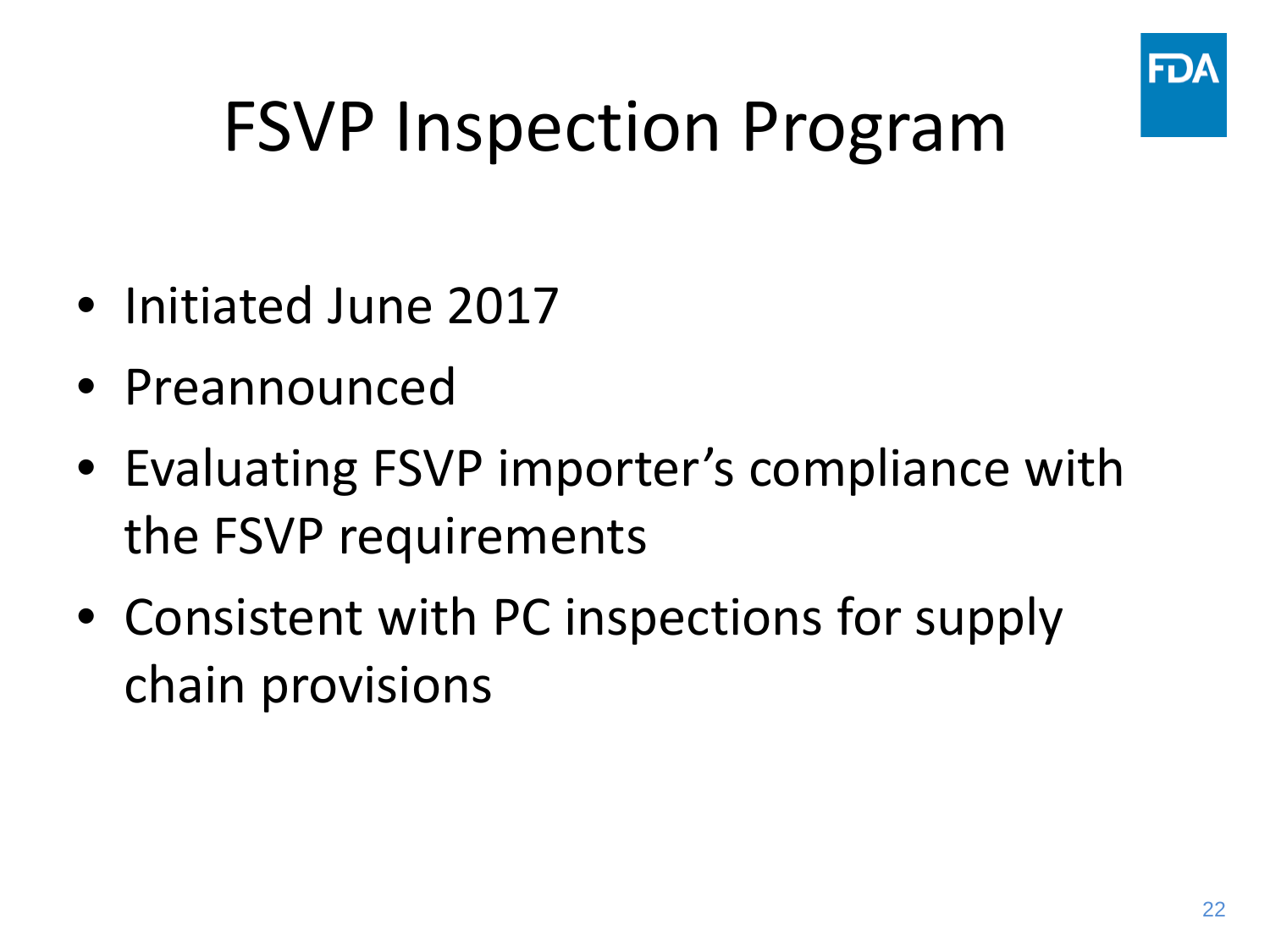

### FSVP Inspections

- FY17: 285 FSVP inspections completed
	- No warning letters issued
	- $-0$  OAI
	- 179 VAI (with 174 483a forms issued)
	- 106 NAI
- FY18: Significant increase over FY17; 222 completed (as of 5/21/18)
	- 142 VAI (with 483a forms issued)
	- 80 NAI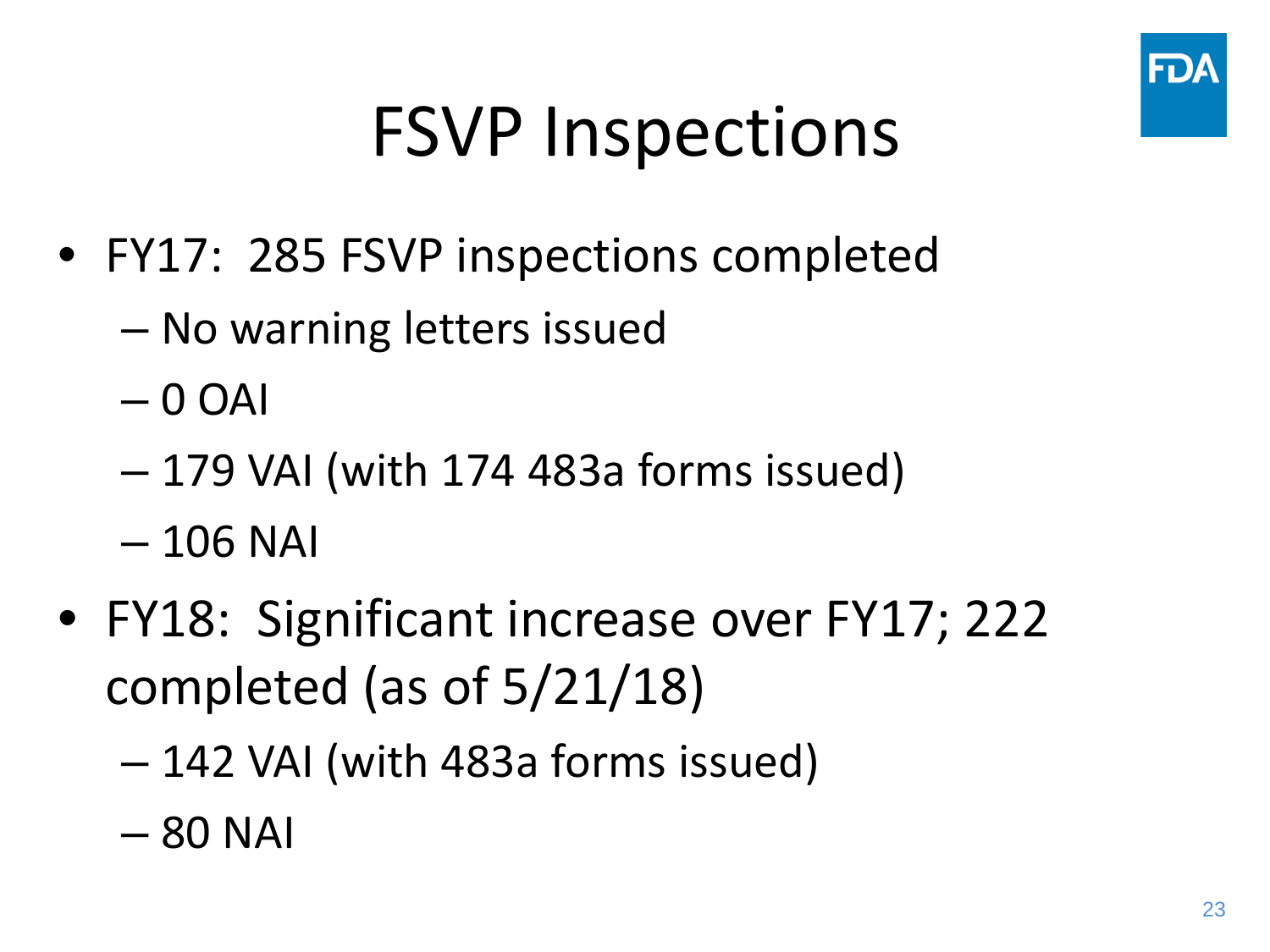

### FSVP Inspections

- Significant observations:
	- Failure to have any FSVP
	- Failure to establish written procedures to ensure that foods are imported only from approved foreign suppliers
	- Failure to have a written analysis to identify and evaluation known or reasonable foreseeable hazards.
	- Failure to document the approval of foreign suppliers
	- Incorrect entry data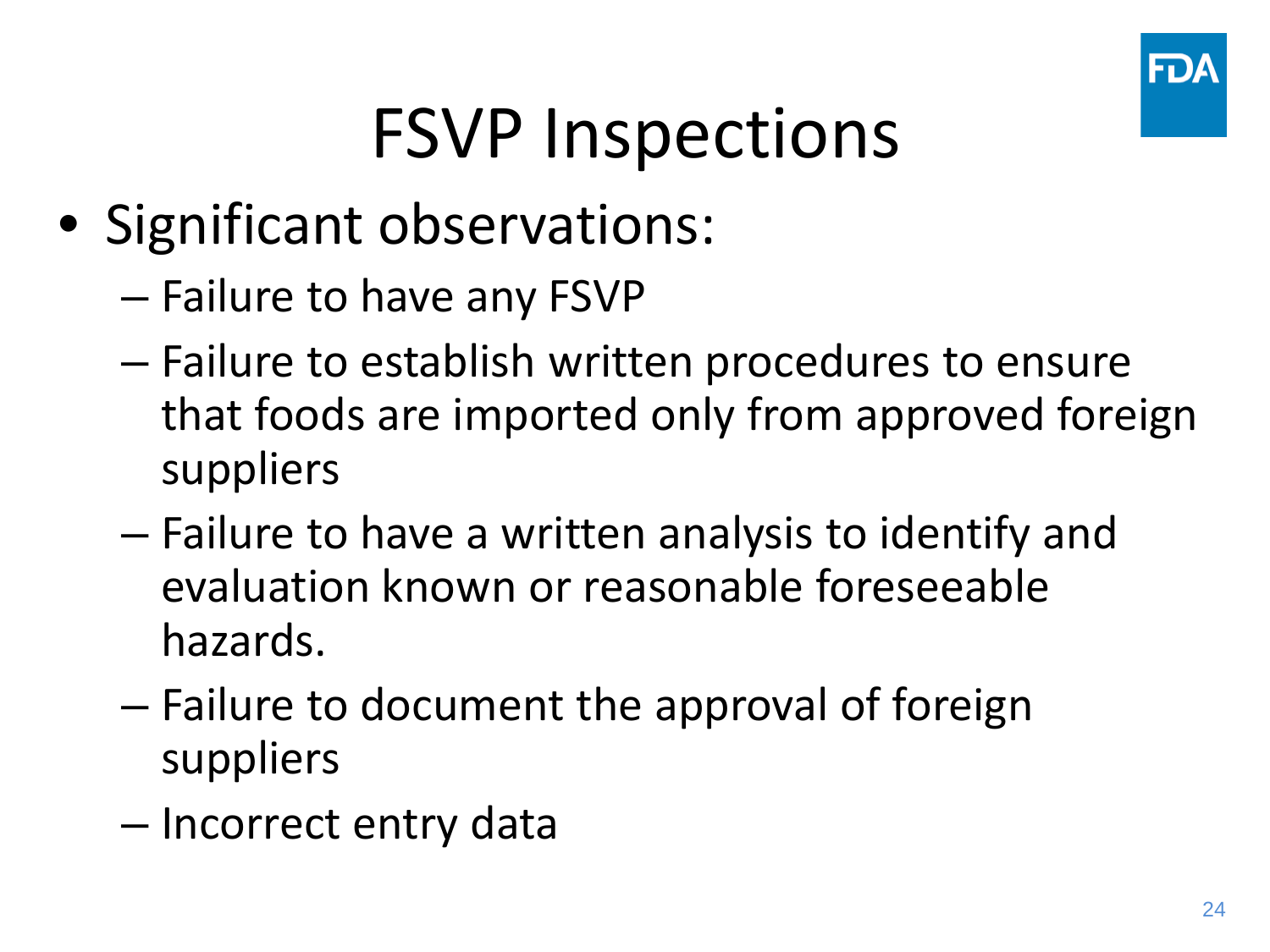## Voluntary Qualified Importer Program (VQIP)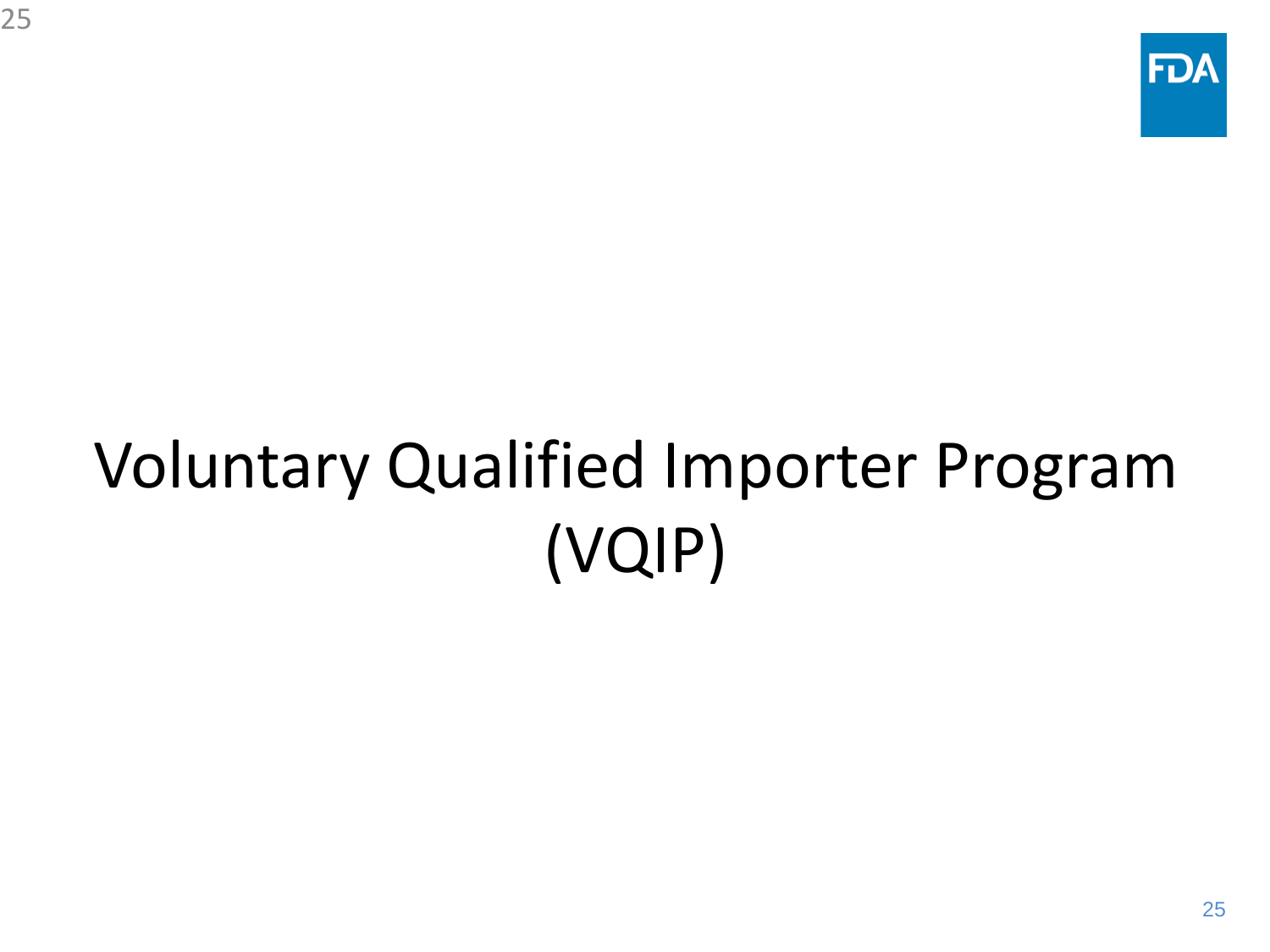

#### VQIP Overview

- FDA required to establish a program to provide for the expedited review of food imported by voluntary participants.
- Participation is limited to importers who meet all eligibility criteria, including offering food from a facility certified under FDA's Accredited Third-Party Certification Program
- Final Guidance issued November 2016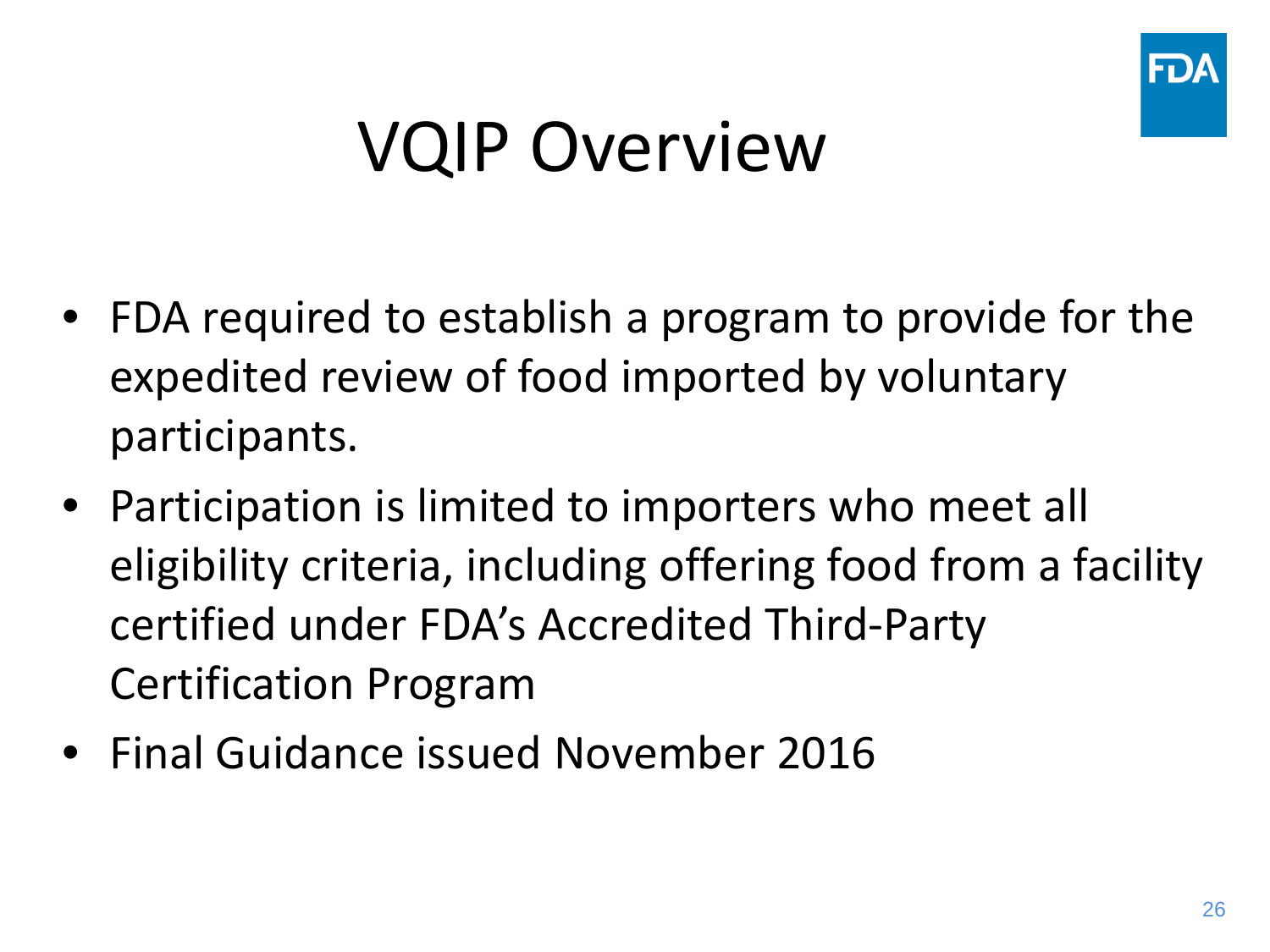

#### VQIP Benefits

- Expedited entry into the U.S.
- Examination and/or sampling generally limited to "for cause" situations
- Any sampling or examination done at location chosen by the importer
- Expedited laboratory analysis if sampled
- VQIP Importers Help Desk
- FDA will post approved VQIP importers, if desired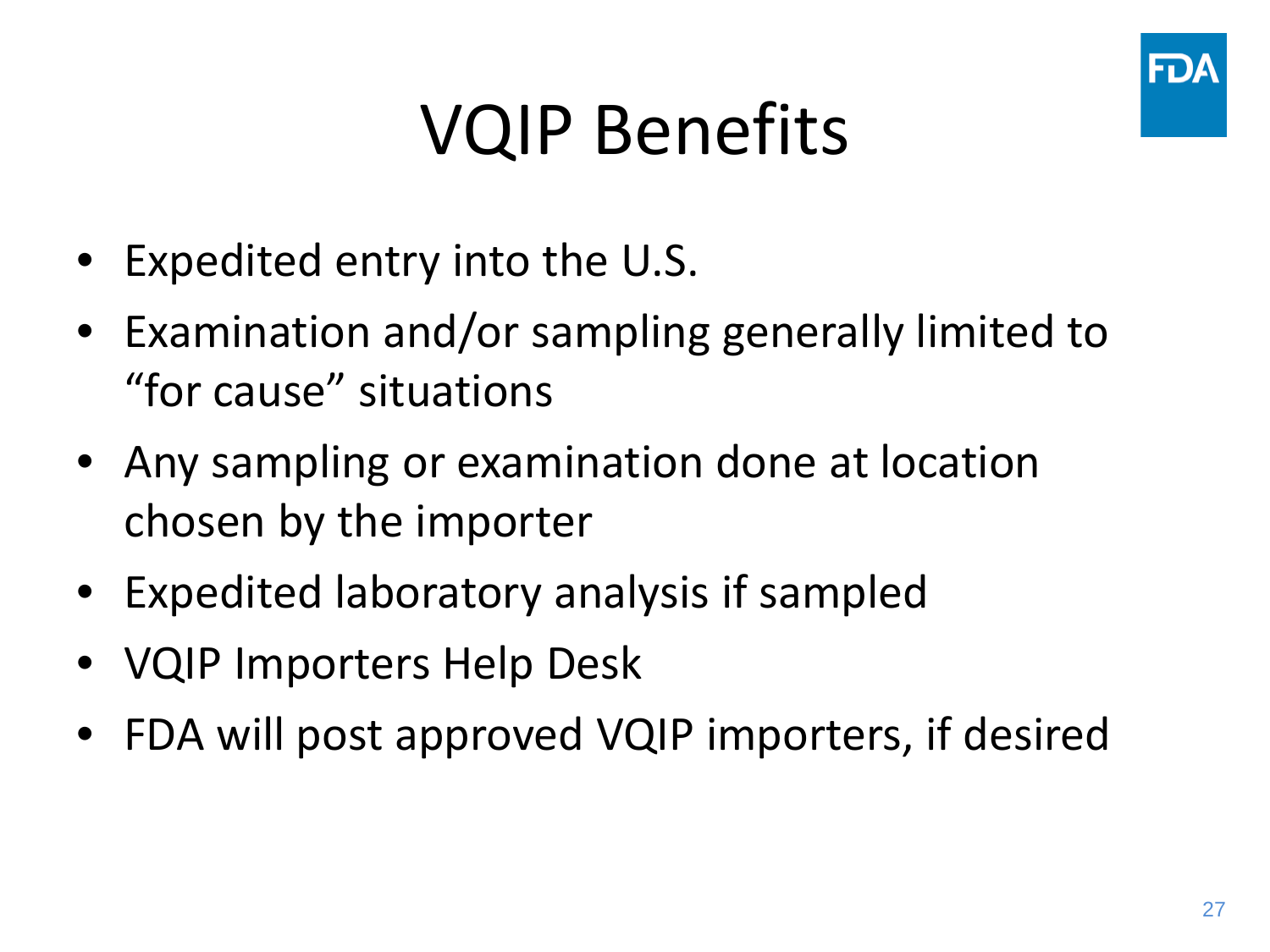

## VQIP Eligibility Criteria

- Quality Assurance Program (QAP)
- Assurance of compliance with the supplier verification and other importer responsibilities under the applicable FSVP or HACCP regulations
- Current facility certification, including farms, issued under FDA's Accredited Third-Party Certification regulations for each foreign supplier of food in VQIP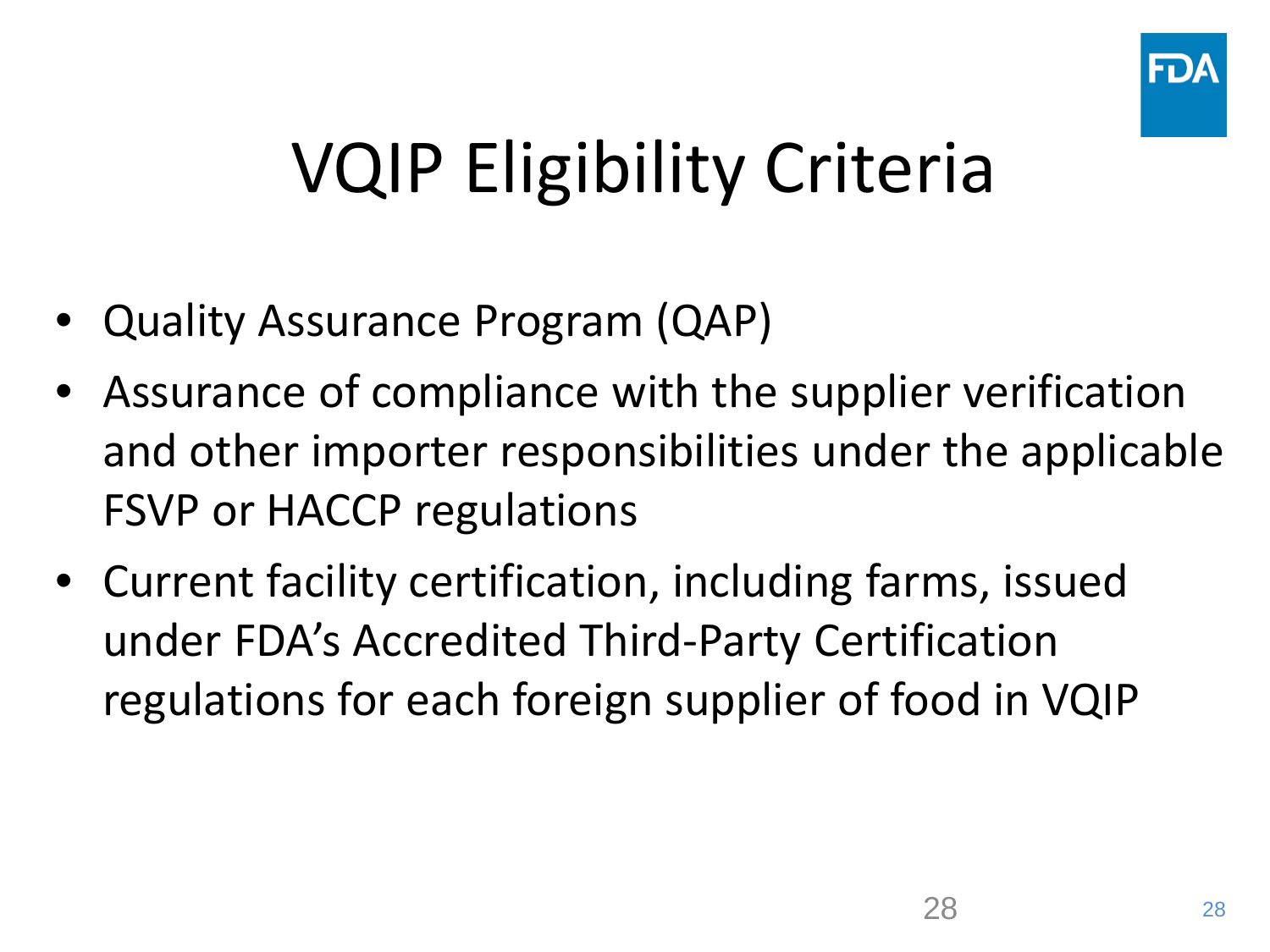

## Draft VQIP Guidance Eligibility Criteria (cont.)

- 3+ year history of importing food to the United States
- No ongoing FDA administrative or judicial action (e.g., import alert, injunction, recall), or other history of non-compliance with food safety regulations by the importer, other entities in the supply chain (e.g., foreign suppliers, filers/brokers, and FSVP and HACCP importers), or food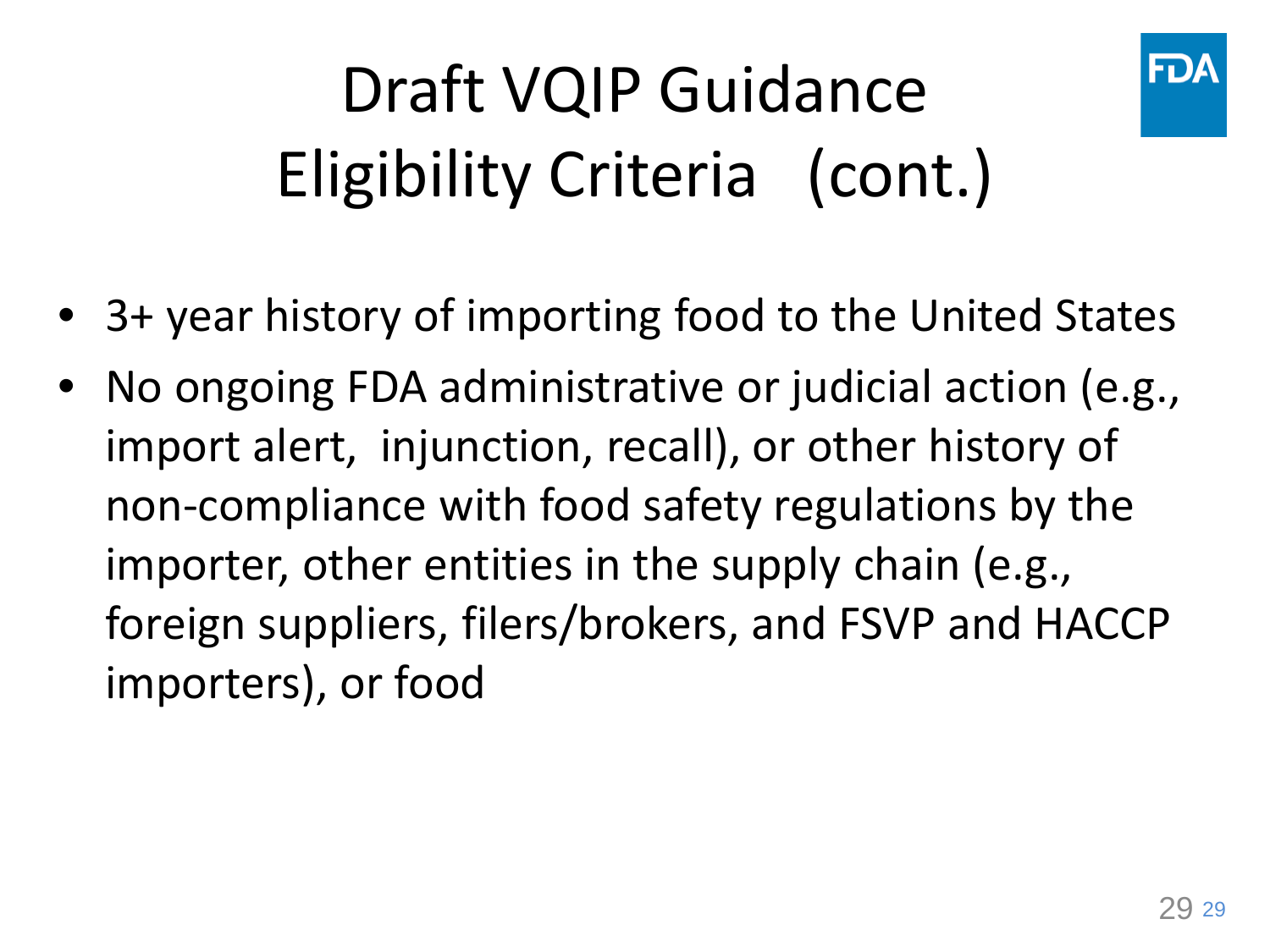#### Other Elements of the VQIP Guidance

- Application (e.g., submission, timing, amendments, FDA review)
- User Fees

30

- Revocation Process
- Reinstatement Process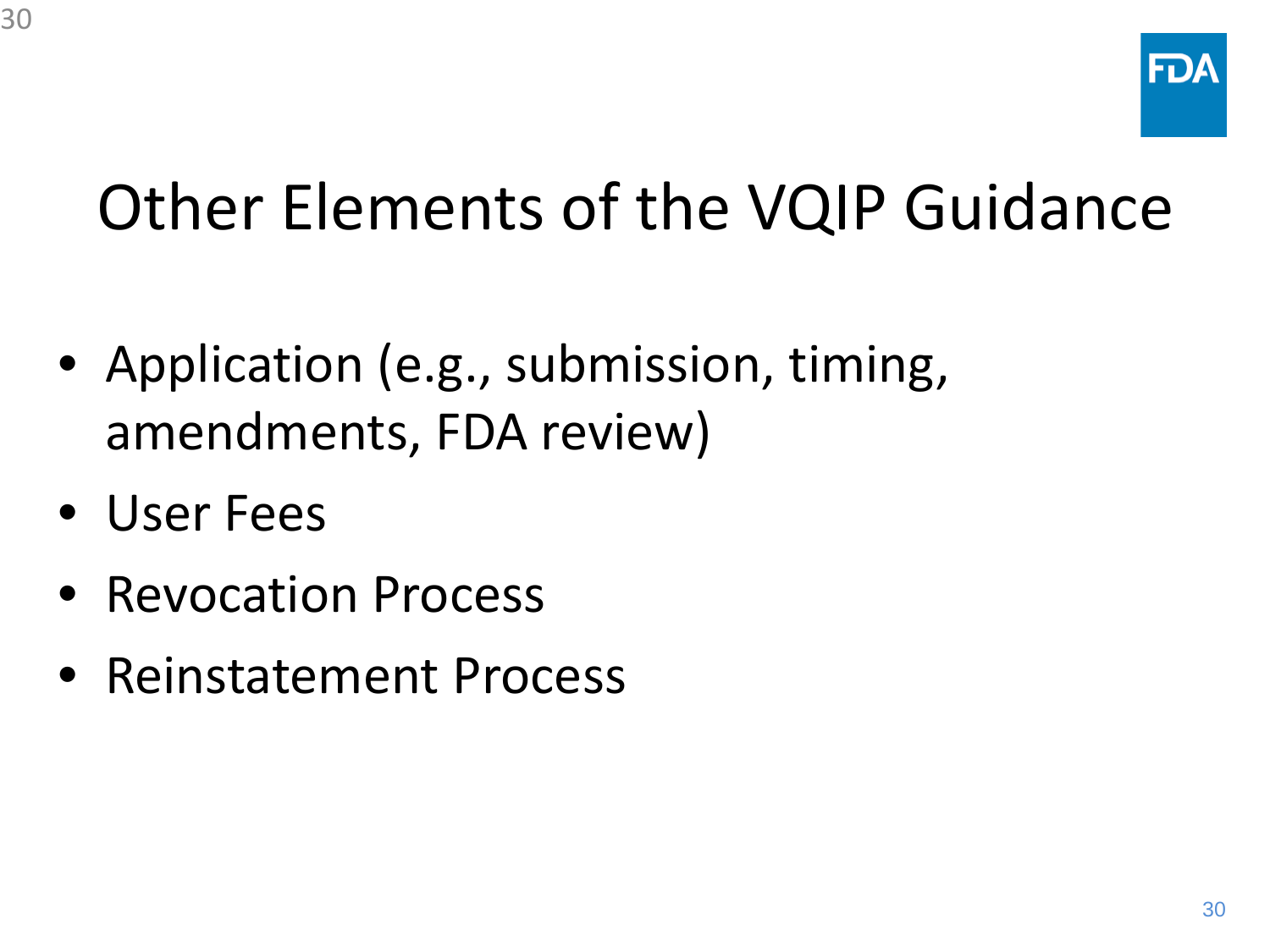

## Timing of the VQIP Program

- Applications accepted between January 1<sup>st</sup> and May 31<sup>st</sup>, annually
	- Portal opened on 1/31/18
	- –Up to 200 applications
- Annual benefit period between October 1<sup>st</sup> and September 30th, following application approval
- User fee notice will publish annually in August
	- 2015 estimate of annual fee was \$16,400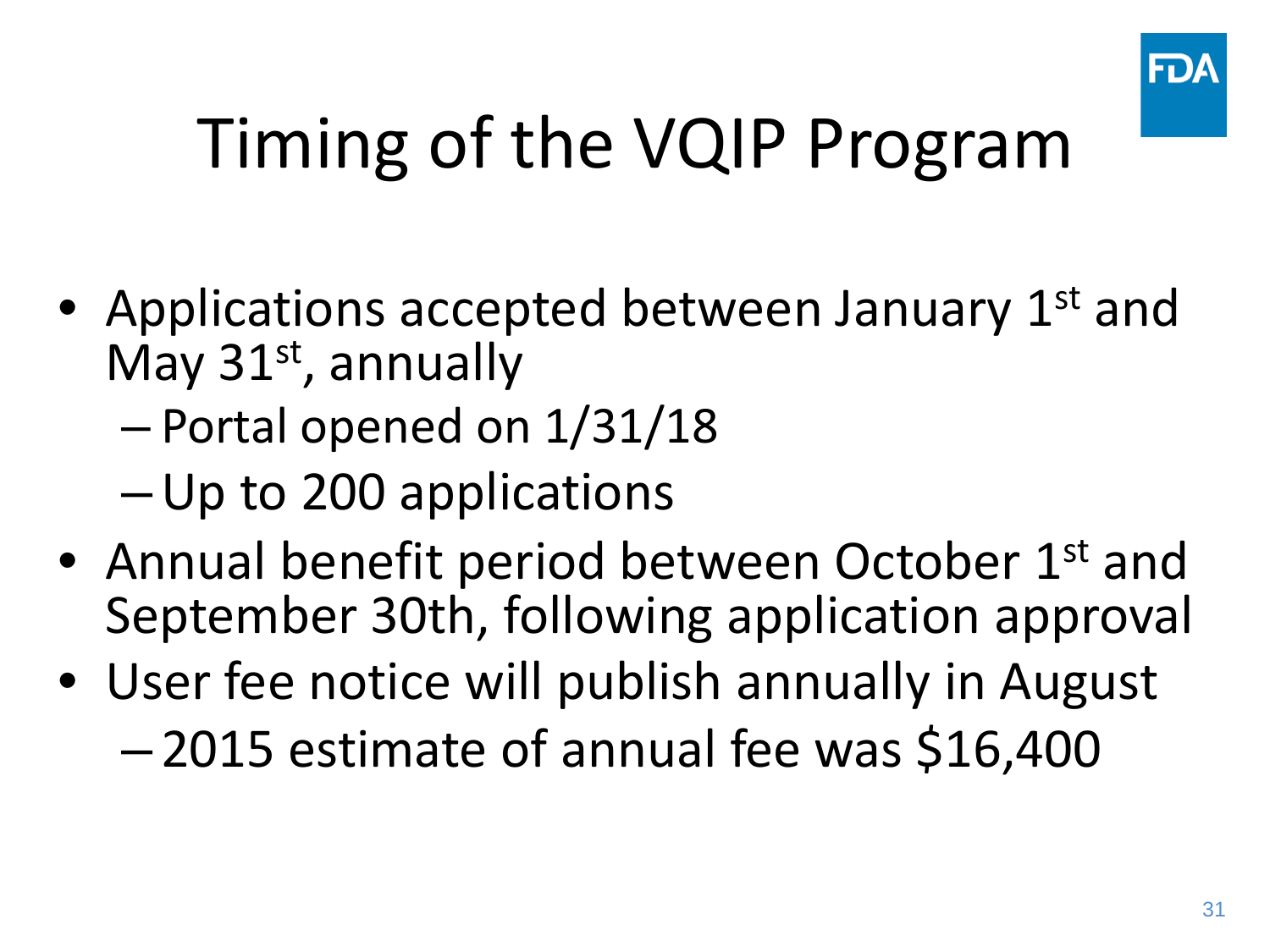

# Accredited Third-Party Certification Program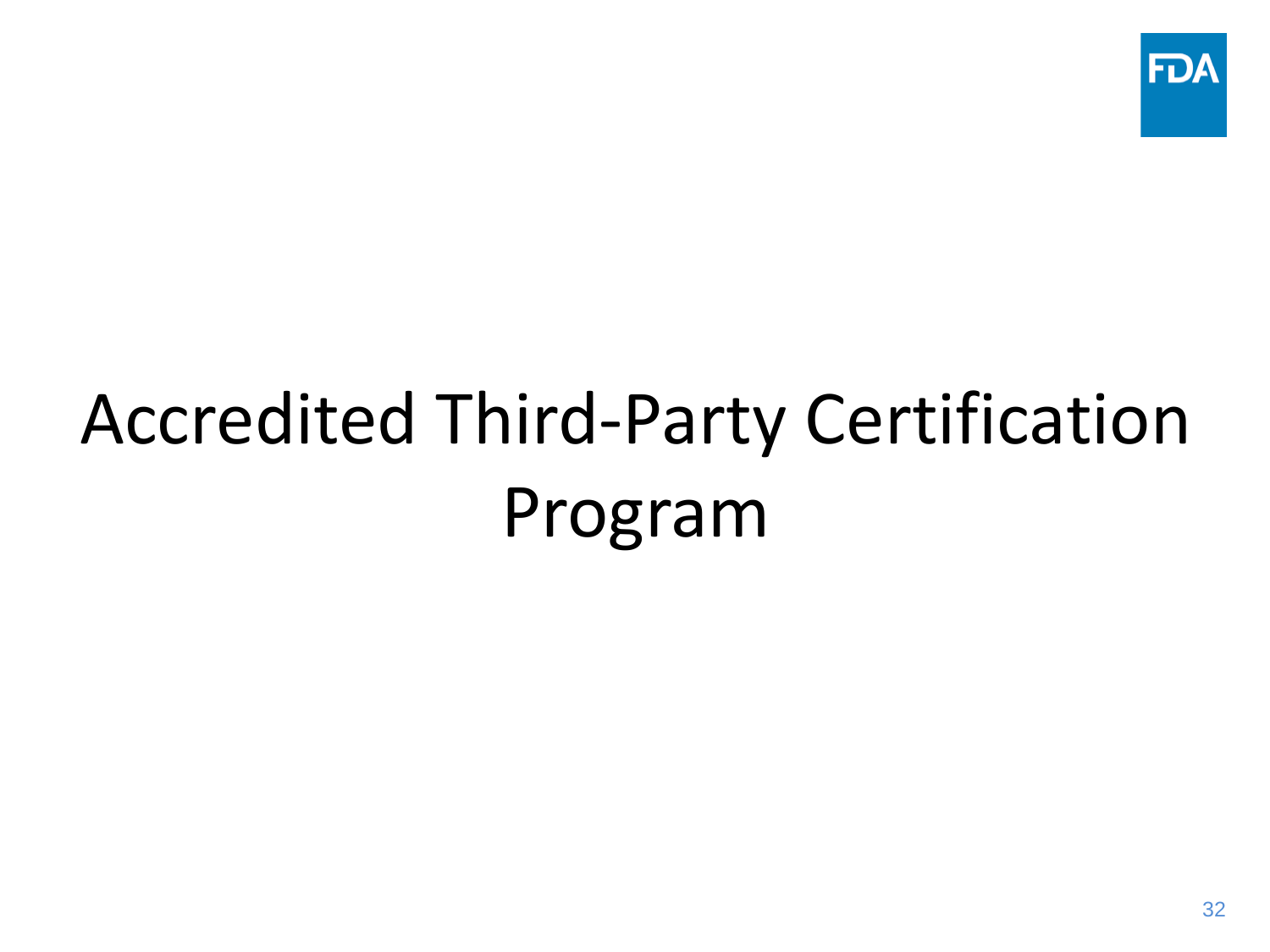FDA's Accredited Third-Party Certification Program



- Establishes a **voluntary, fee-based program** for the recognition of accreditation bodies that accredit third- party auditors to conduct food safety audits and, where appropriate, to issue certifications of foreign facilities and the foods for humans and animals they produce.
- These certifications can be used for 2 purposes:
	- 1. Voluntary Qualified Importer Program
	- 2. Import Certification
- Not required for FSVP and PC rules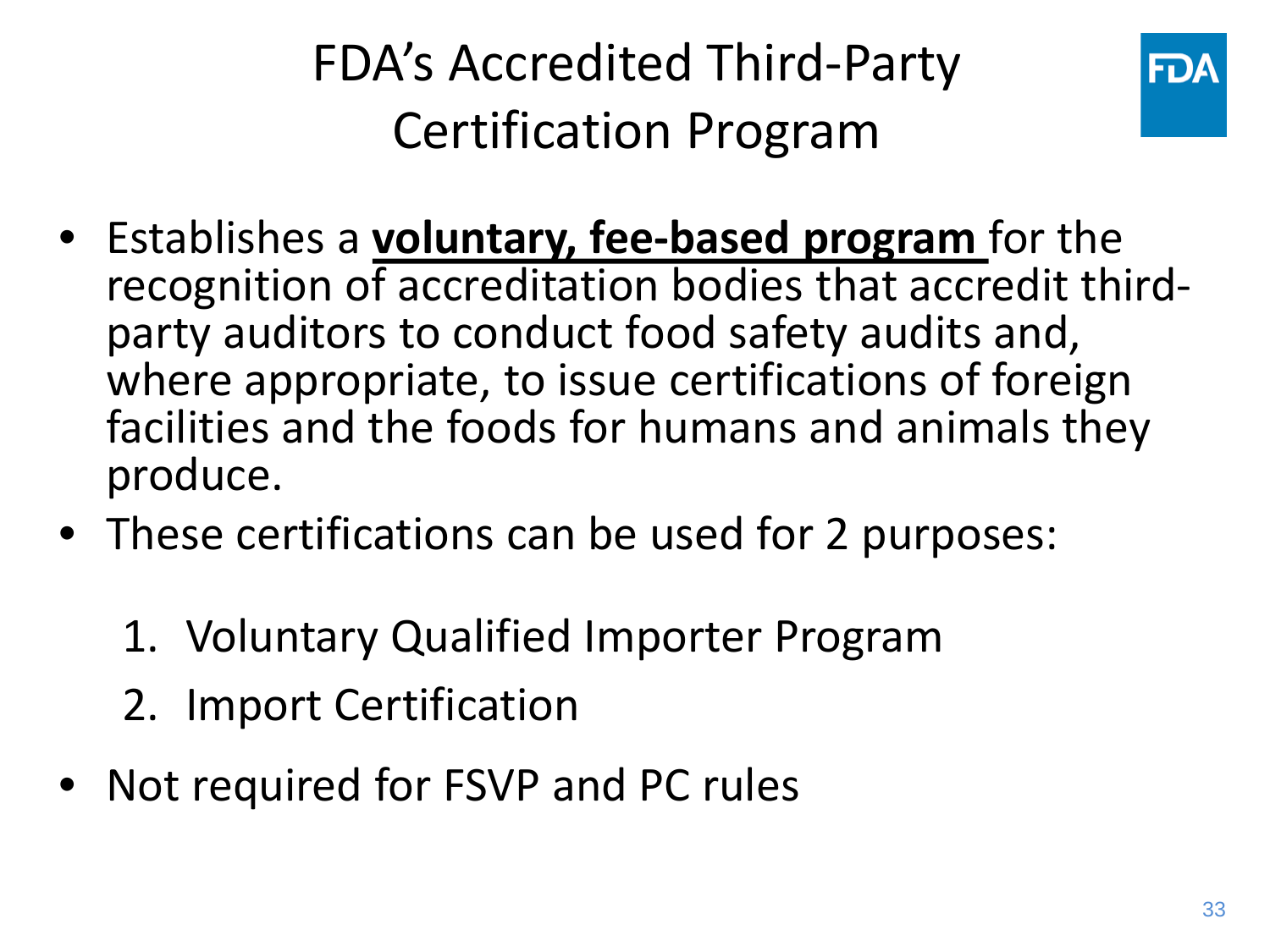#### FDA's Accredited Third-Party Certification Program At-A-Glance



#### **FDA**

FDA would recognize accreditation bodies based on certain criteria such as competency and impartiality.

#### **Accreditation Bodies**

Accreditation bodies would in turn accredit qualified third-party auditors.

#### **Third-Party Auditors or Certification Bodies**

Third-party auditors/certification bodies would audit and issue certifications for foreign facilities and foods.

#### **Foreign Facility**

Foreign facilities may choose to be audited by an accredited auditor/certification body.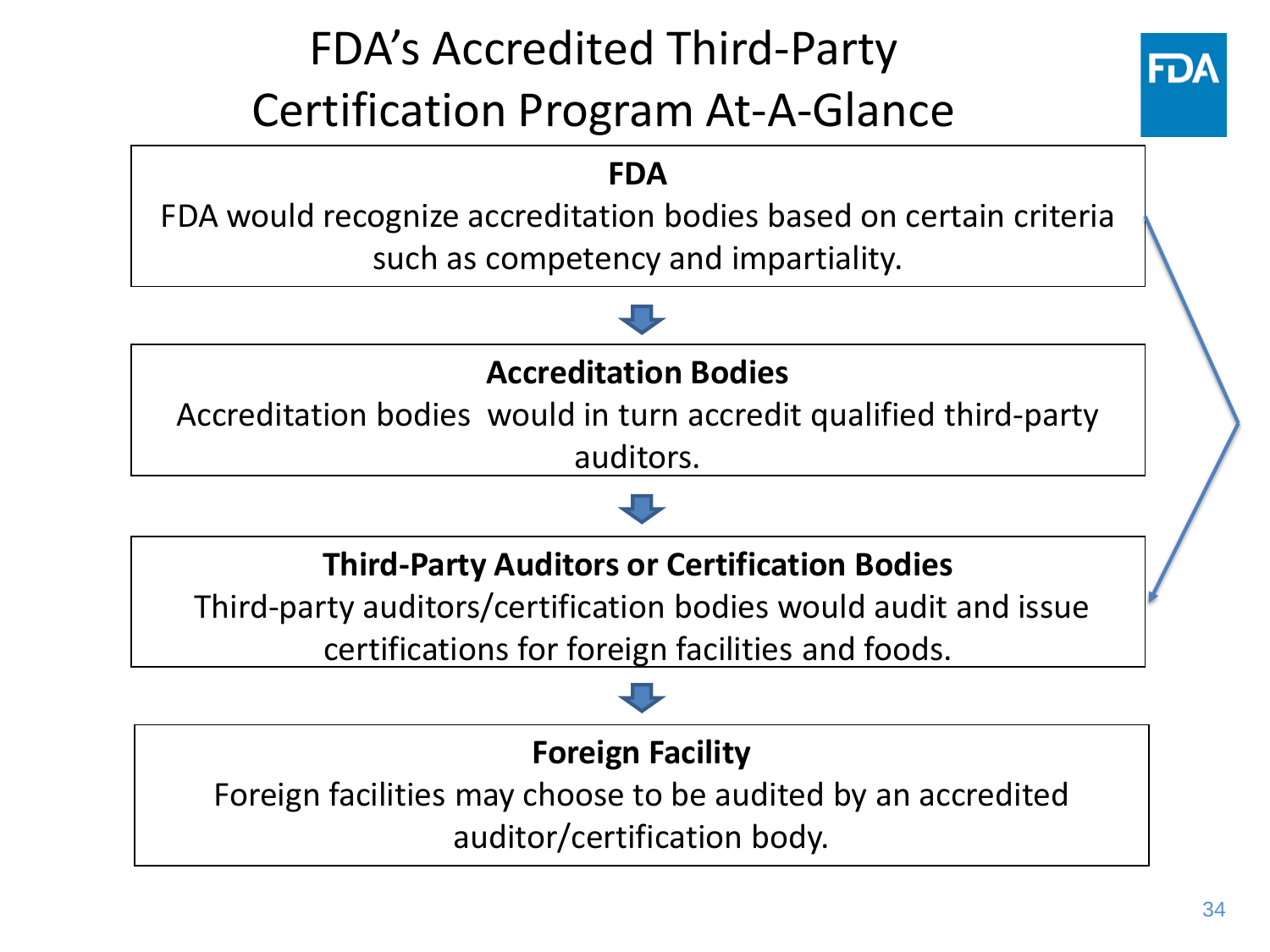#### Oversight

- FDA will have oversight at all levels of the program, including:
	- Ability to revoke recognition granted by FDA to an accreditation body
	- Ability to withdraw an accreditation from a thirdparty certification body, even if it was granted by an FDA-recognized accreditation body
	- FDA does not need to wait for an accreditation body to act before taking action against a problematic certification body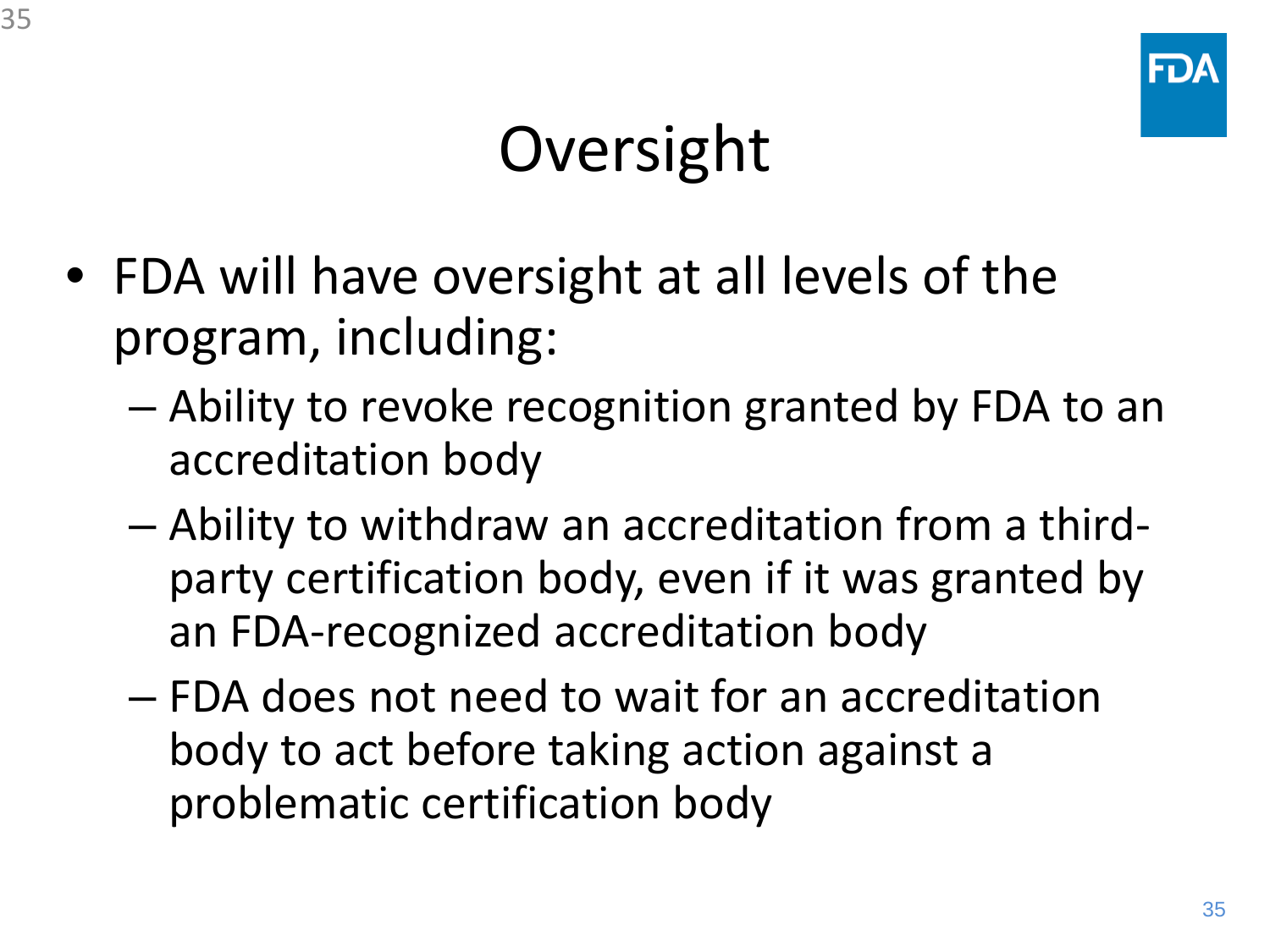

#### What Is an Accreditation Body?

- An AB can be a foreign government/agency or a private third-party.
- An AB may use documentation of its conformance to ISO/IEC 17011, supplemented as necessary, in meeting FDA requirements.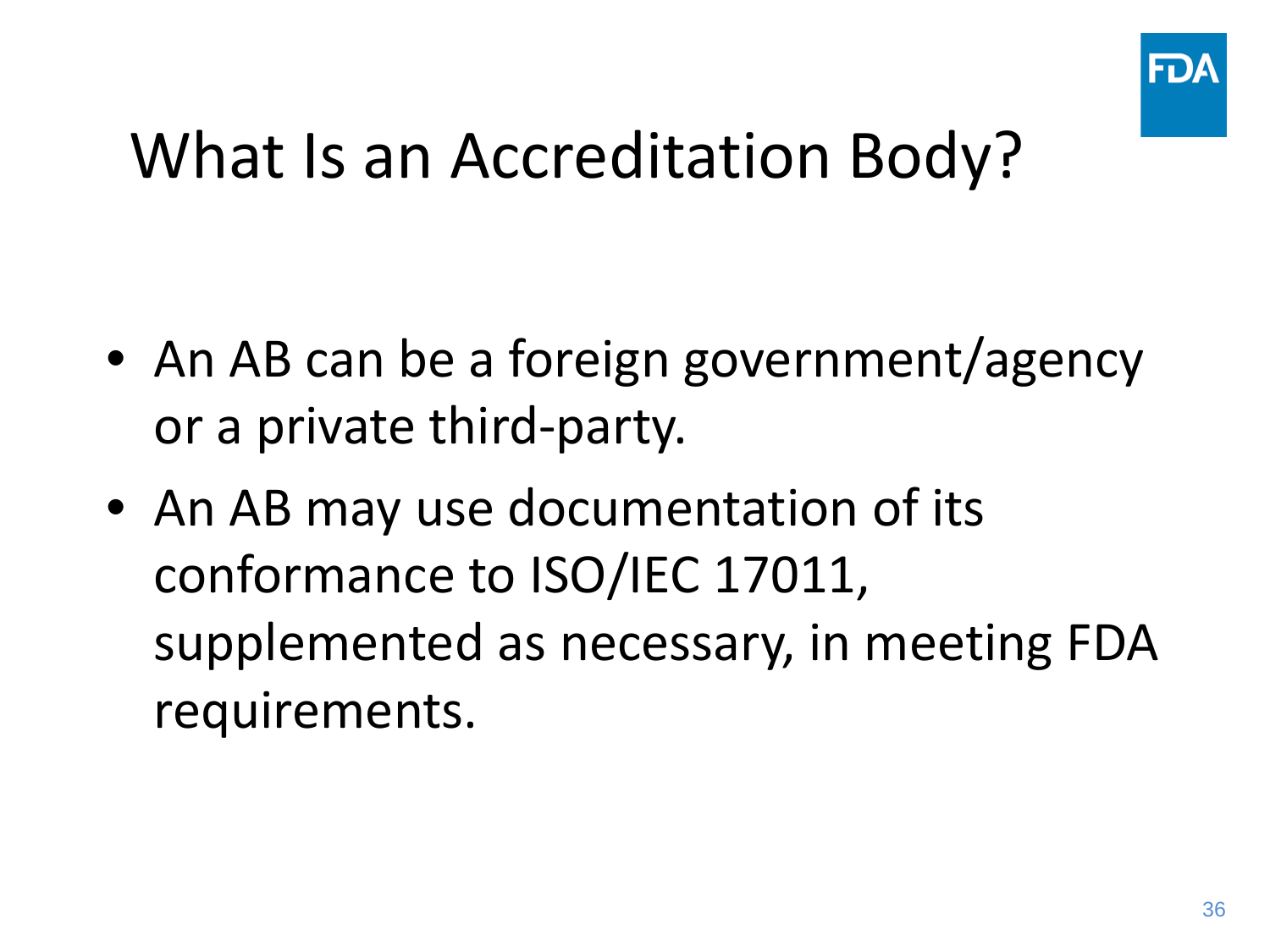

#### What Must an Accreditation Body Do?

- FDA requires accreditation bodies to:
	- Assess third-party certification bodies for accreditation
	- Monitor the performance of third-party certification bodies they accredit
	- Assess and correct problems in their own performance
	- Submit reports and other notifications to FDA (e.g. self-assessments, assessments of certification bodies, approved or denied accreditations of certification bodies; lists of certification bodies' audit agents)
	- Maintain and provide FDA access to certain records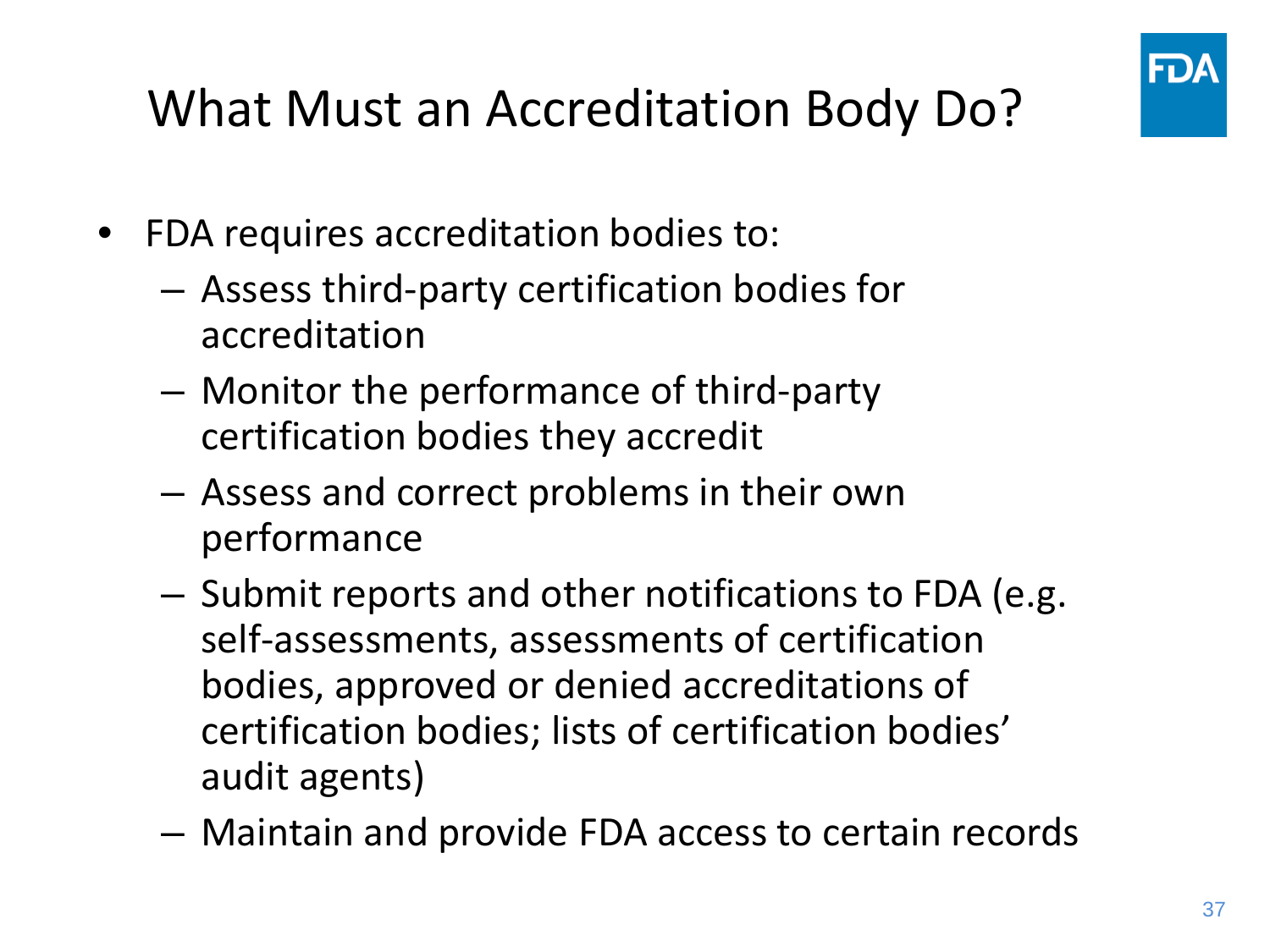

#### What is a Certification Body?

- A certification body can be a foreign government or other third-party entity.
- A certification body may use documentation of its conformance with ISO/IEC 17021 or ISO/IEC 17065, supplemented as necessary, in meeting FDA requirements.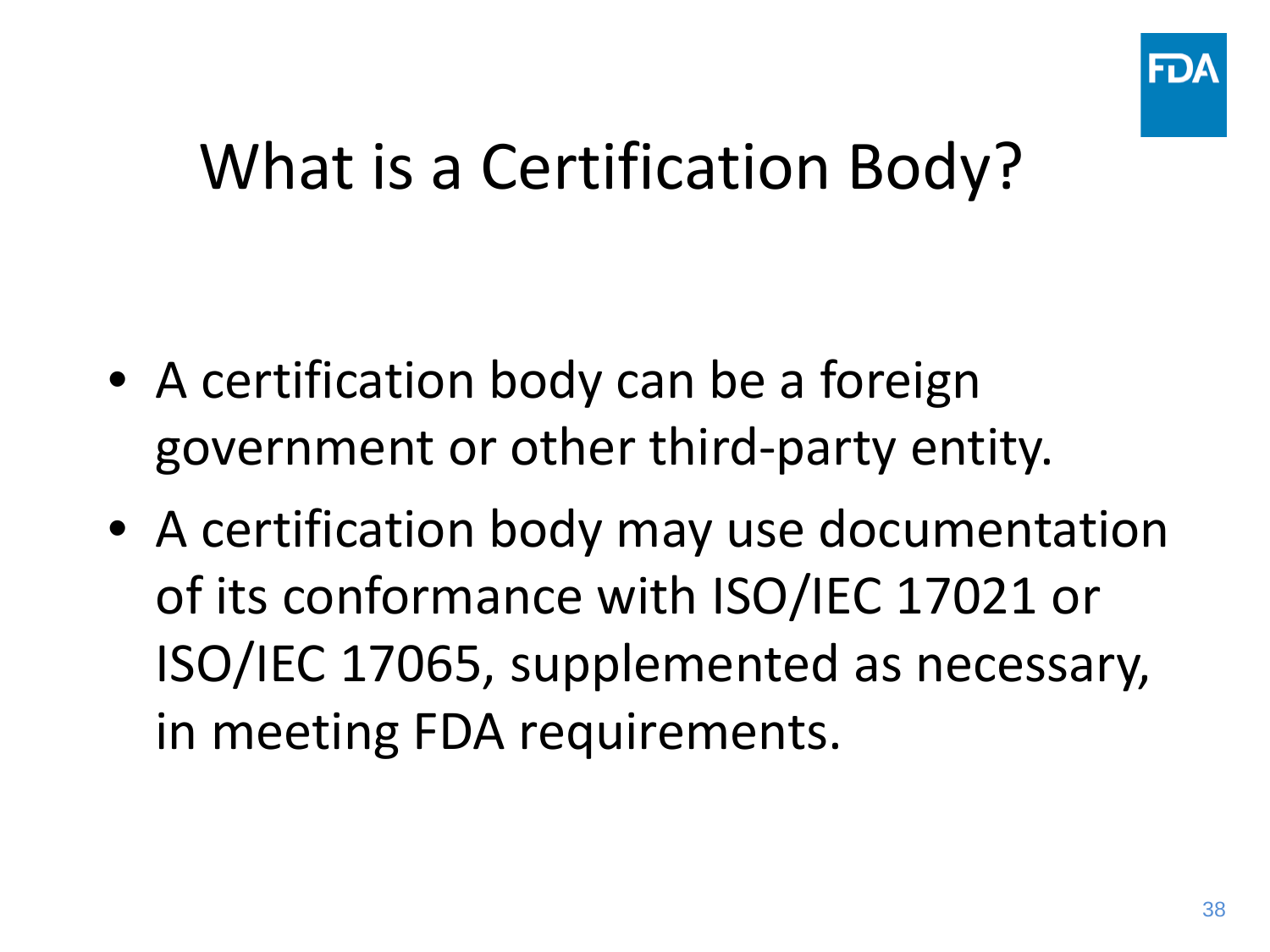

#### What Must a Certification Body Do?

- FDA requires certification bodies to:
	- Ensure its audit agents are competent and objective.
	- Verify the effectiveness of facilities' corrective actions to address identified deficiencies.
	- Assess and correct any problems in its own performance. Inform their accreditation bodies on their self-assessments.
	- Maintain and provide FDA access to certain records.
	- Submit reports and other notifications to FDA and/or their accreditation body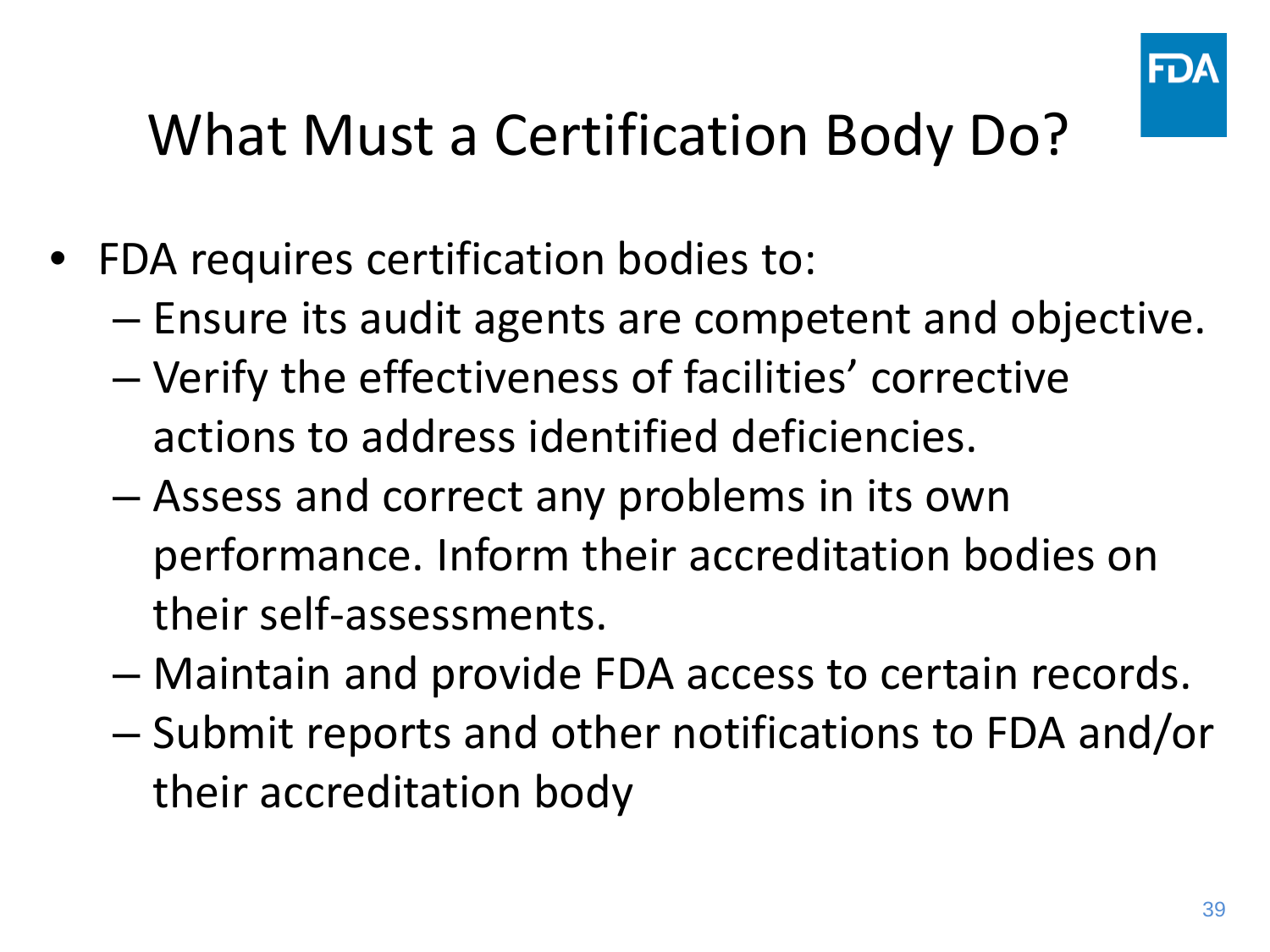

#### Audit Requirements

- When performing audits under this program, accredited third-party certification bodies must:
	- Perform facility audits unannounced.
	- Notify FDA on discovering a condition that could cause or contribute to a serious risk to public health.
	- Submit regulatory audit reports to FDA.
	- Maintain consultative audit reports in records, accessed only under section 414.
- Note that the audit criteria for audits conducted under this program are the applicable FDA food safety requirements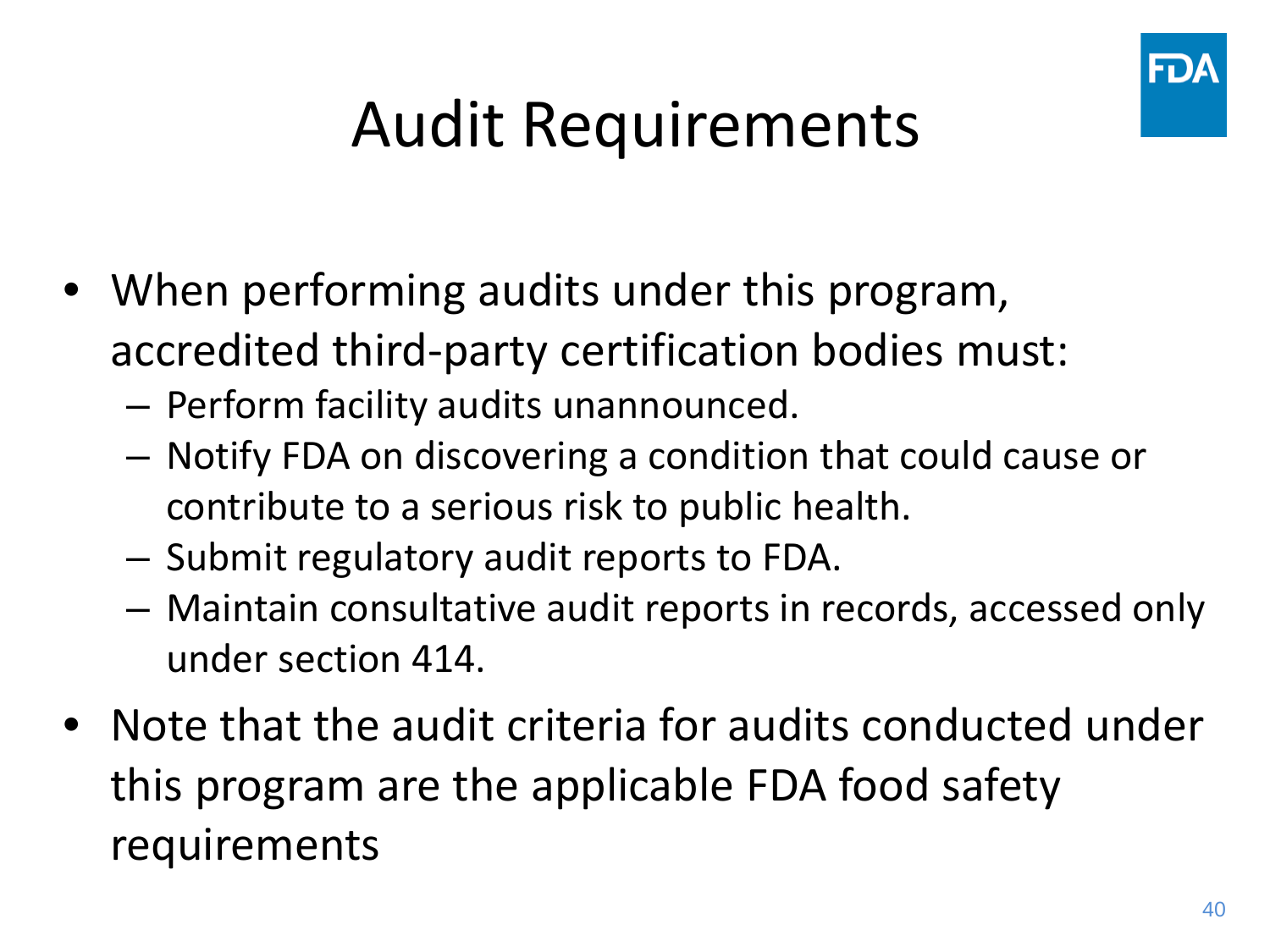

#### Related FDA Actions

• Model Accreditation Standards Final Guidance (December 2016)

[https://www.fda.gov/food/newsevents/constituentupdates/ucm531731](https://www.fda.gov/food/newsevents/constituentupdates/ucm531731.htm) .htm

- Contains recommendations on the qualifications that third-party certification bodies and their agents should have in such areas as education and experience
- Final rule establishing user fees for accreditation and certification bodies (December 2016)
	- FSMA requires that a user-fee program be established to reimburse the agency for its work in establishing and administering the third-party certification program.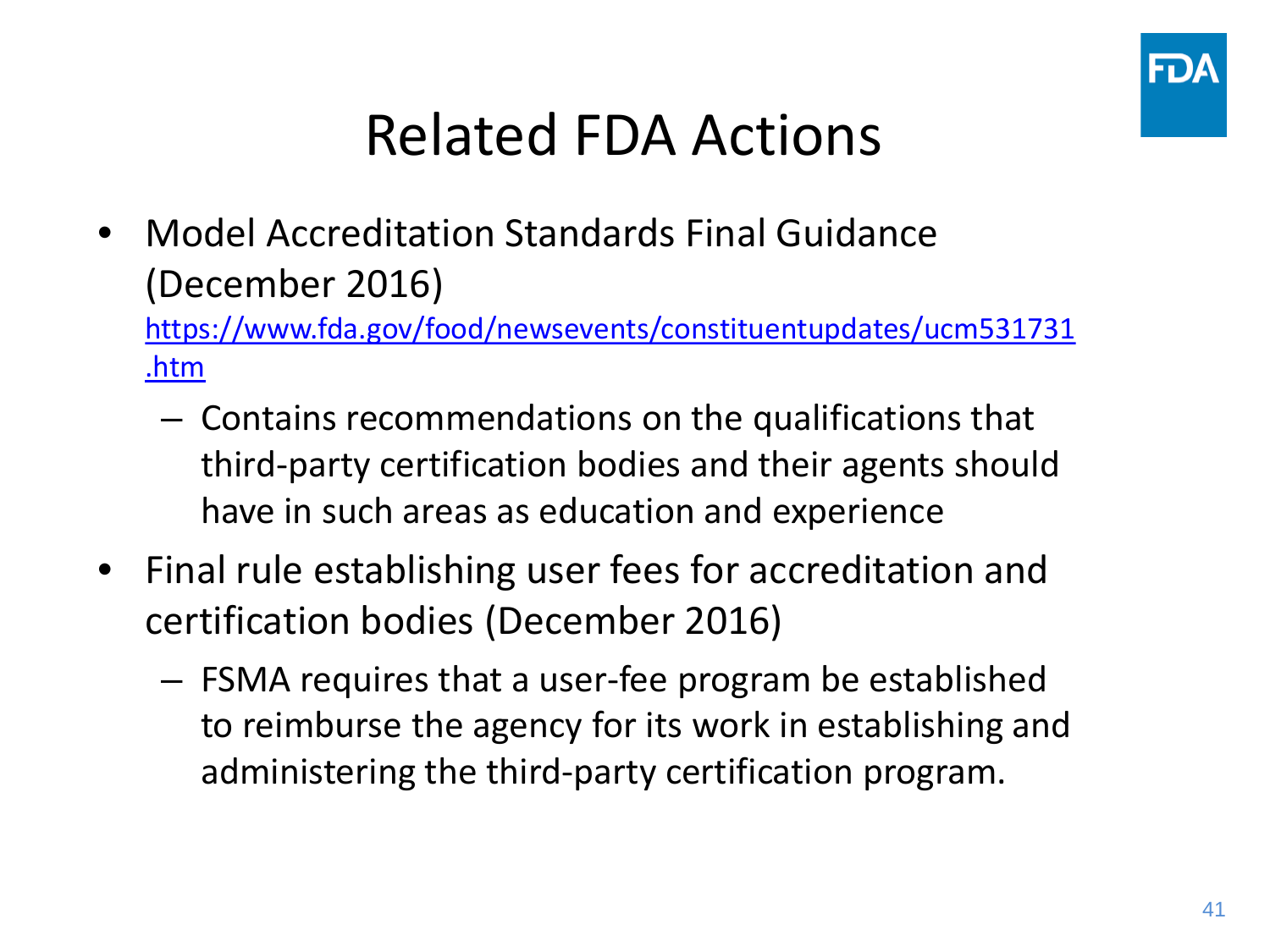#### User Fees



- The user fees are recalculated each U.S. Fiscal Year.
- On or before August 1 each year, FDA publishes a *Federal Register* notice announcing User Fees rates for the next fiscal year. Current and past Third-Party fiscal year user fee rates will be found at:

<http://www.fda.gov/ForIndustry/UserFees/>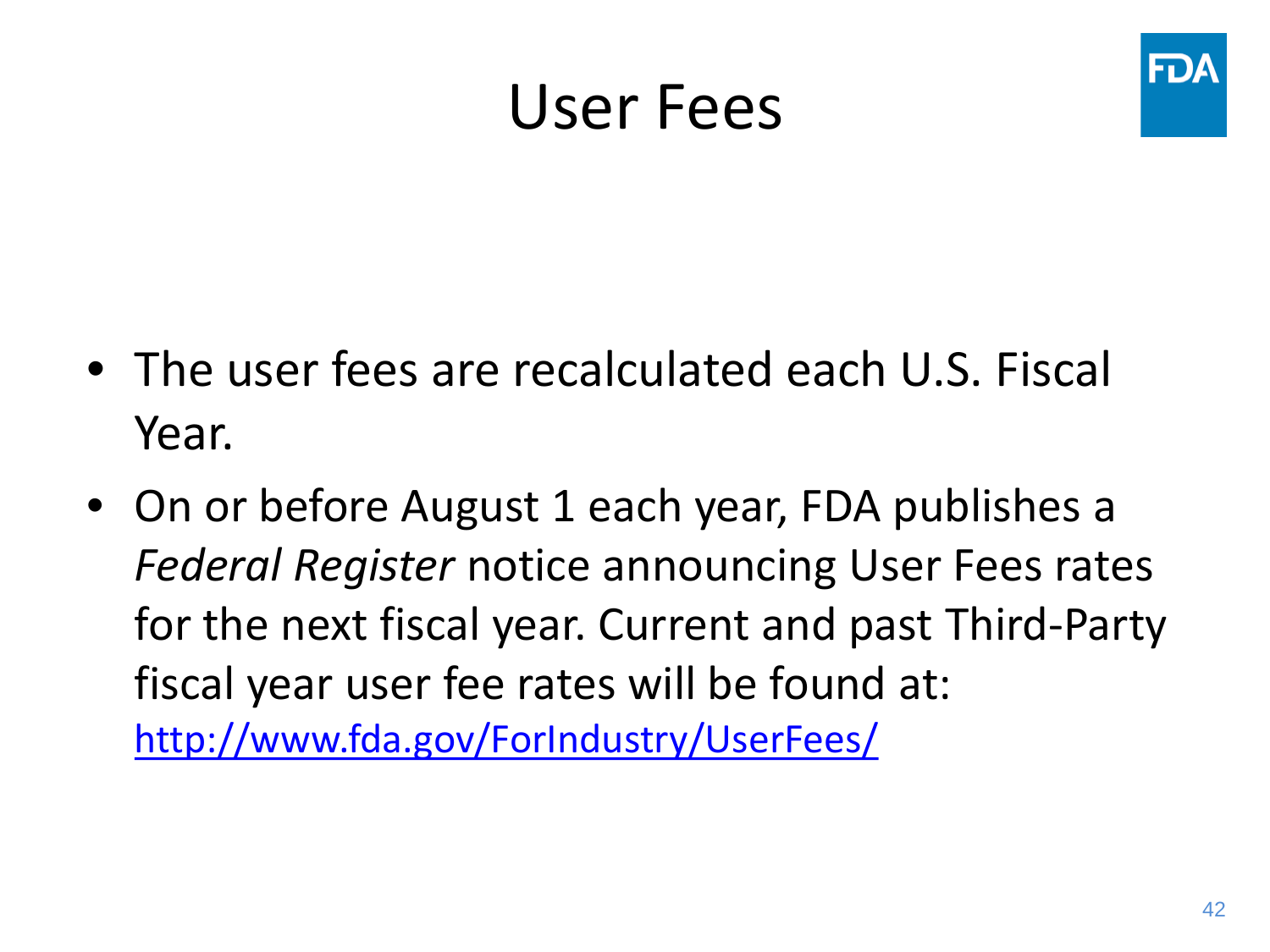#### Status of FDA's Accredited Third-Party Certification Program



- FDA has recognized 2 accreditation bodies so far:
	- ANSI-ASQ National Accreditation Board (ANAB)
		- **Produce Safety; Preventive Controls for Human Food,** Preventive Controls for Animal Food – Jan 31, 2018
	- American National Standards Institute (ANSI)
		- **Produce Safety, Preventive Controls for Human Food,** Juice HACCP, Seafood HACCP – March 9, 2018
- Several other applications under review
- Public Registry of Recognized Accreditation Bodies: [https://www.fda.gov/Food/GuidanceRegulation/ImportsExports/Importing/](https://www.fda.gov/Food/GuidanceRegulation/ImportsExports/Importing/ucm594398.htm) ucm594398.htm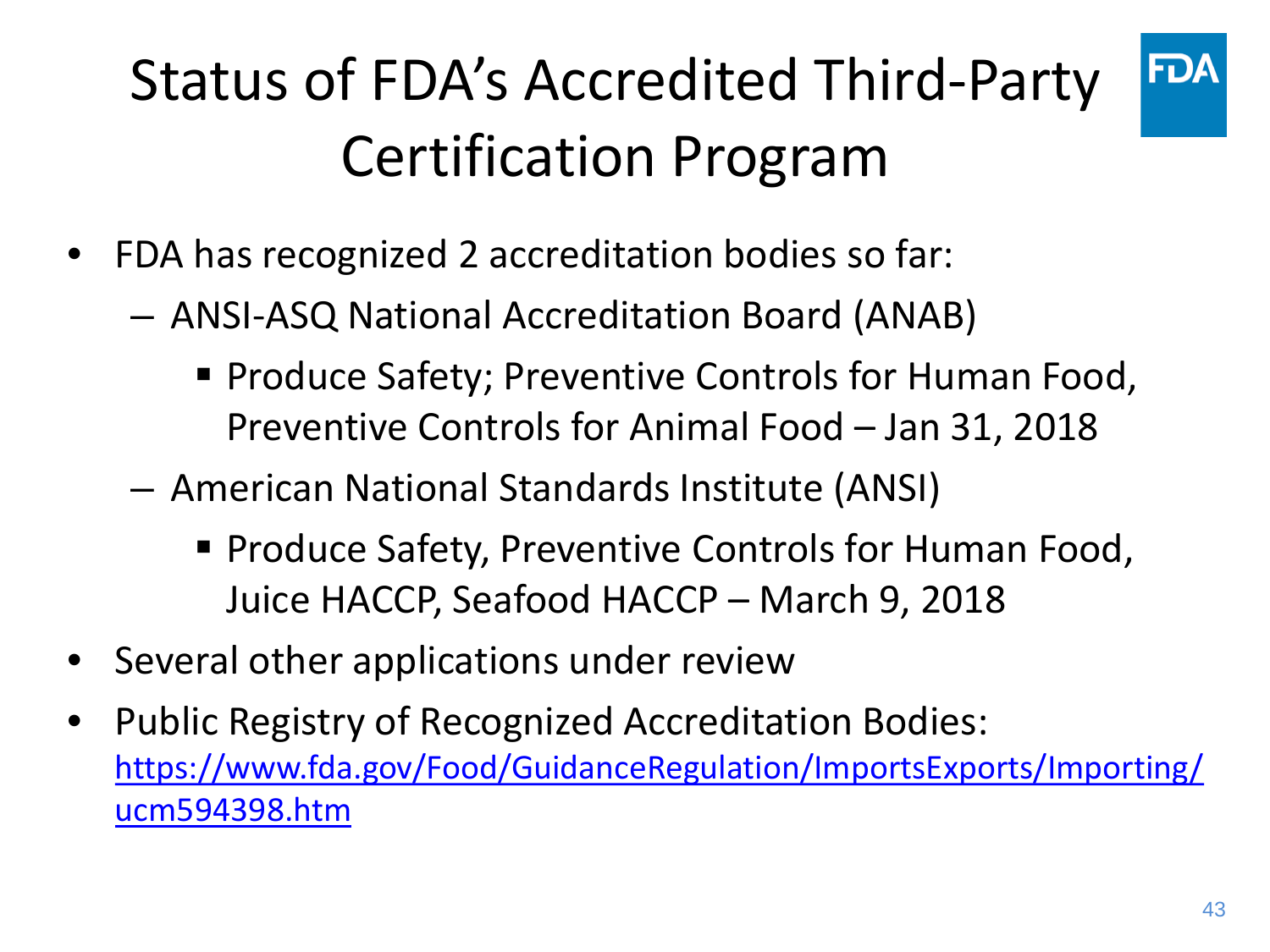

#### For More Information

- Web site: www.fda.gov/fsma
- Subscription feature available
- To submit a question about FSMA, visit www.fda.gov/fsma and go to Contact Us



| <b>Rules and Related Programs</b>          |  |
|--------------------------------------------|--|
| <b>Guidance Documents</b>                  |  |
| <b>Training and Technical Assistance</b>   |  |
| <b>Compliance and Implementation Tools</b> |  |
| <b>FSMA Background</b>                     |  |
| <b>FSMA's Impact on Public Health</b>      |  |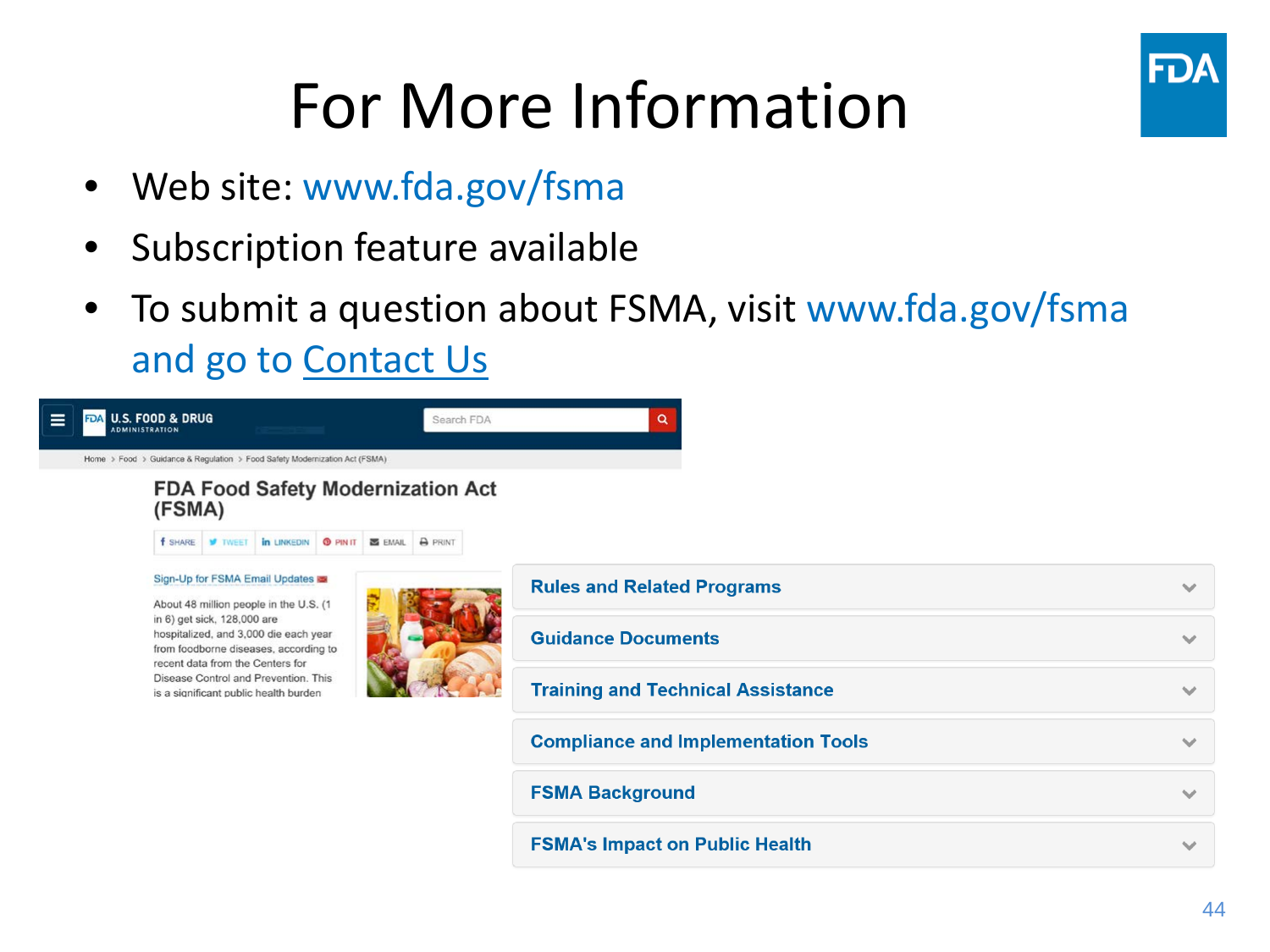

#### Systems Recognition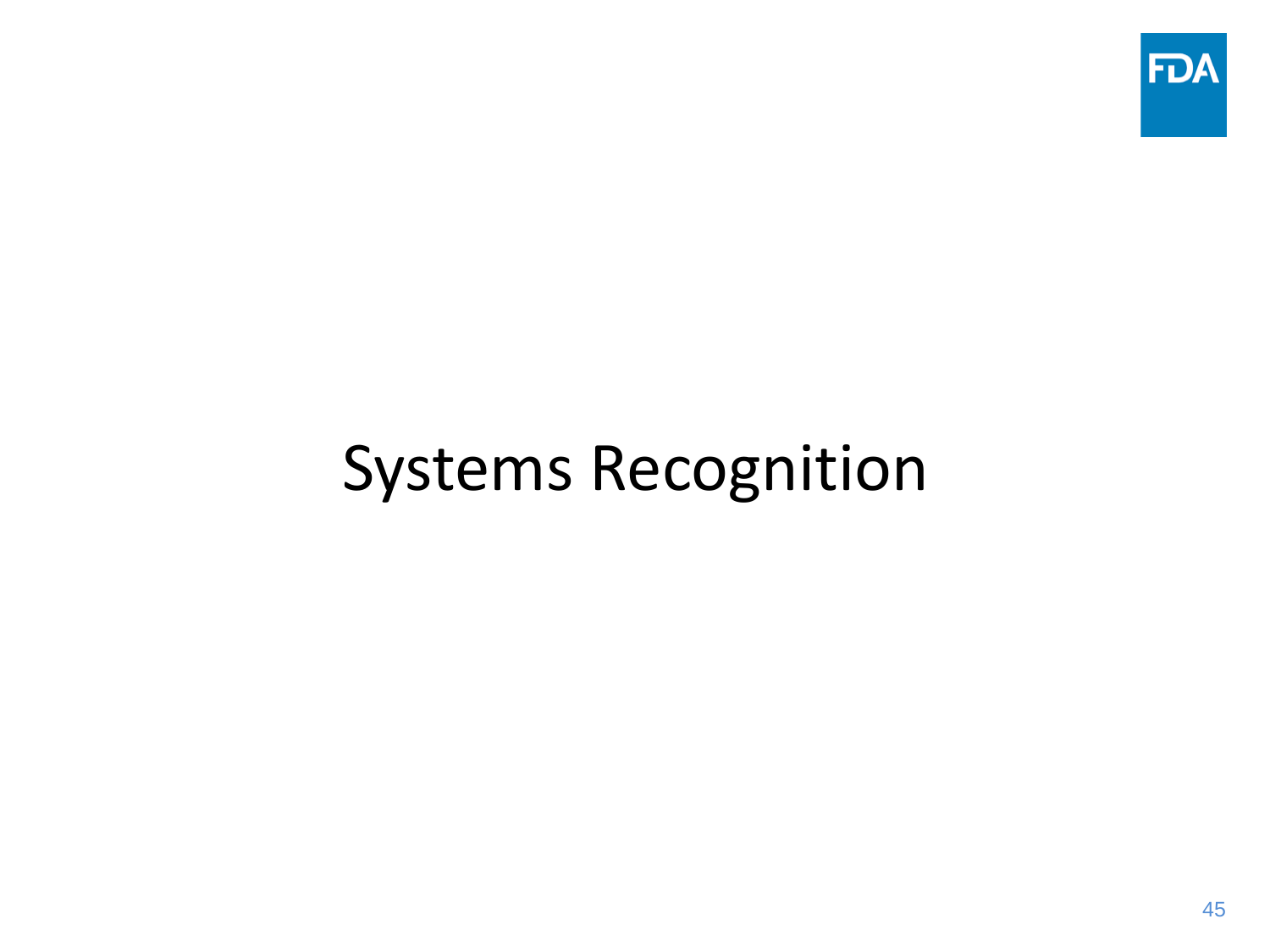

## What is Systems Recognition?

- A tool for regulatory partnership with foreign governments
- Systems recognition describes whether a country's food safety system provides a similar, **though not necessarily identical**, system of protections; and the food safety authority provides similar oversight and monitoring.
- It is **not** a market access tool.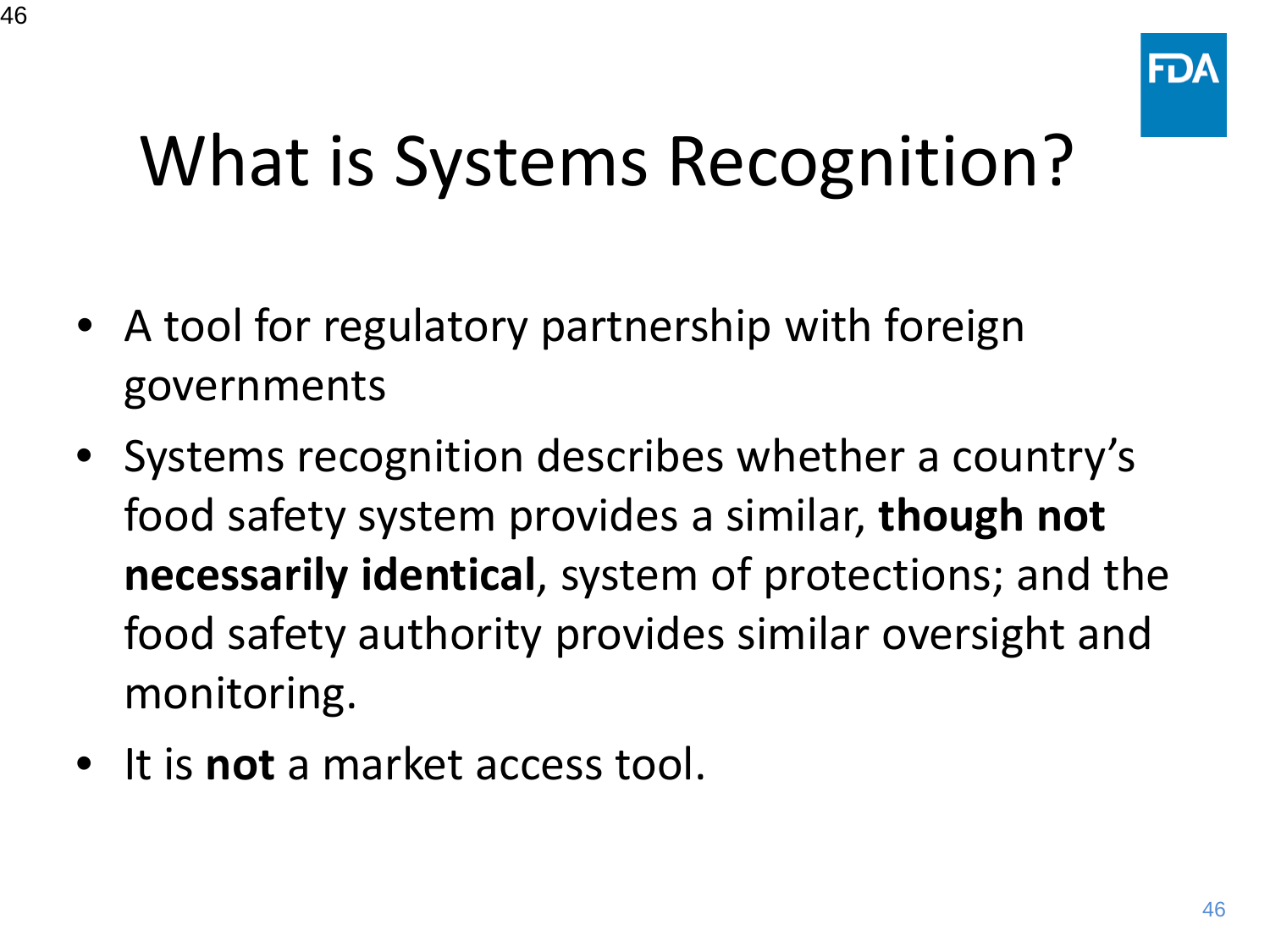

### Status of Systems Recognition

- FDA has systems recognition agreements with New Zealand, Canada, and Australia.
- FDA and the EU are currently assessing each others' systems, including implementation by the EU member states.